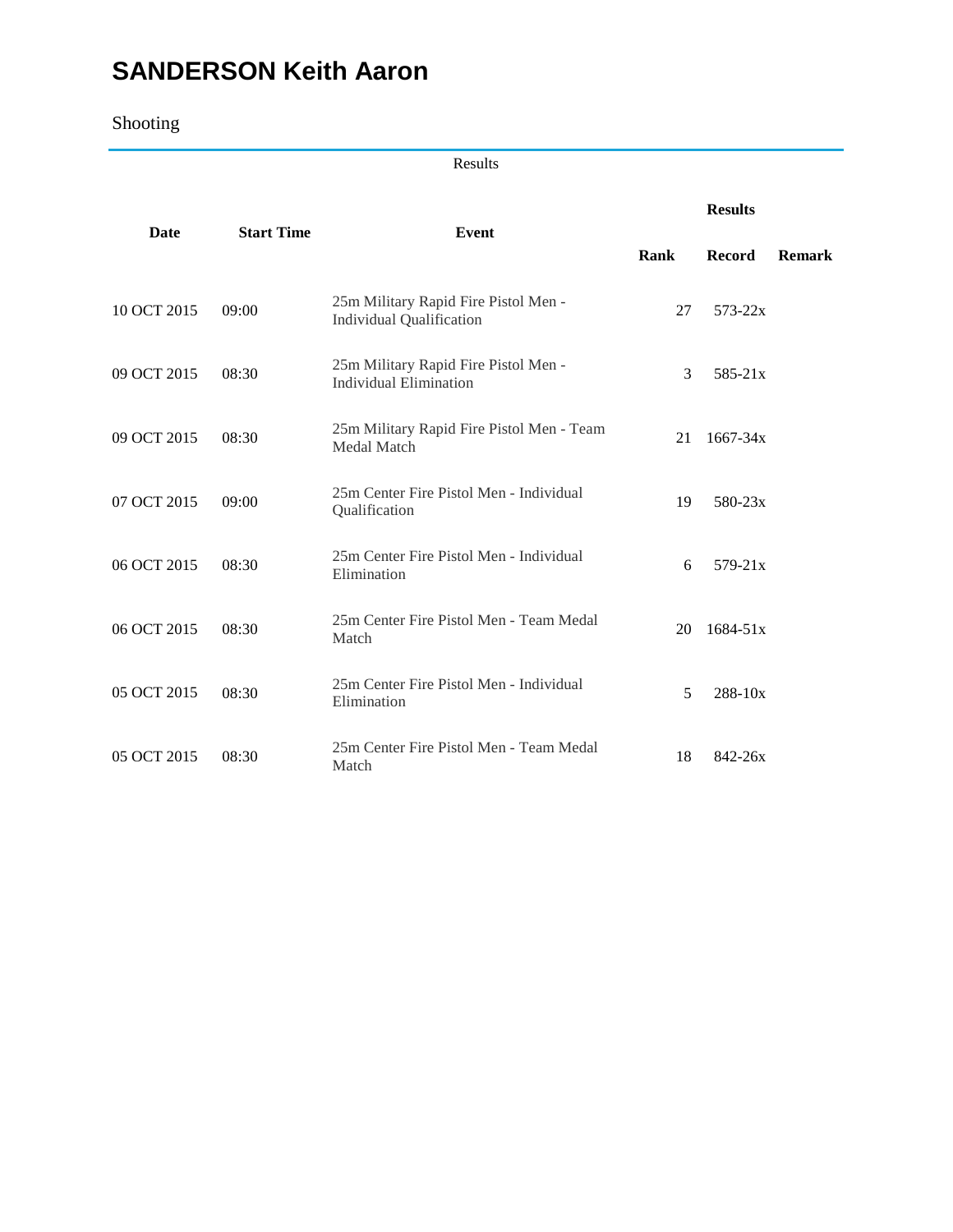# **CARLSON David Wayne**

## Shooting

Results

|             |                   |                                                                       |      | <b>Results</b> |               |  |
|-------------|-------------------|-----------------------------------------------------------------------|------|----------------|---------------|--|
| Date        | <b>Start Time</b> | Event                                                                 | Rank | <b>Record</b>  | <b>Remark</b> |  |
| 09 OCT 2015 | 08:30             | 25m Military Rapid Fire Pistol Men -<br><b>Individual Elimination</b> | 29   | $543 - 6x$     |               |  |
| 09 OCT 2015 | 08:30             | 25m Military Rapid Fire Pistol Men - Team<br>Medal Match              | 21   | $1667 - 34x$   |               |  |
| 06 OCT 2015 | 08:30             | 25m Center Fire Pistol Men - Individual<br>Elimination                | 26   | $553 - 17x$    |               |  |
| 06 OCT 2015 | 08:30             | 25m Center Fire Pistol Men - Team Medal<br>Match                      | 20   | $1684 - 51x$   |               |  |
| 05 OCT 2015 | 08:30             | 25m Center Fire Pistol Men - Individual<br>Elimination                | 30   | $277 - 8x$     |               |  |
| 05 OCT 2015 | 08:30             | 25m Center Fire Pistol Men - Team Medal<br>Match                      | 18   | $842 - 26x$    |               |  |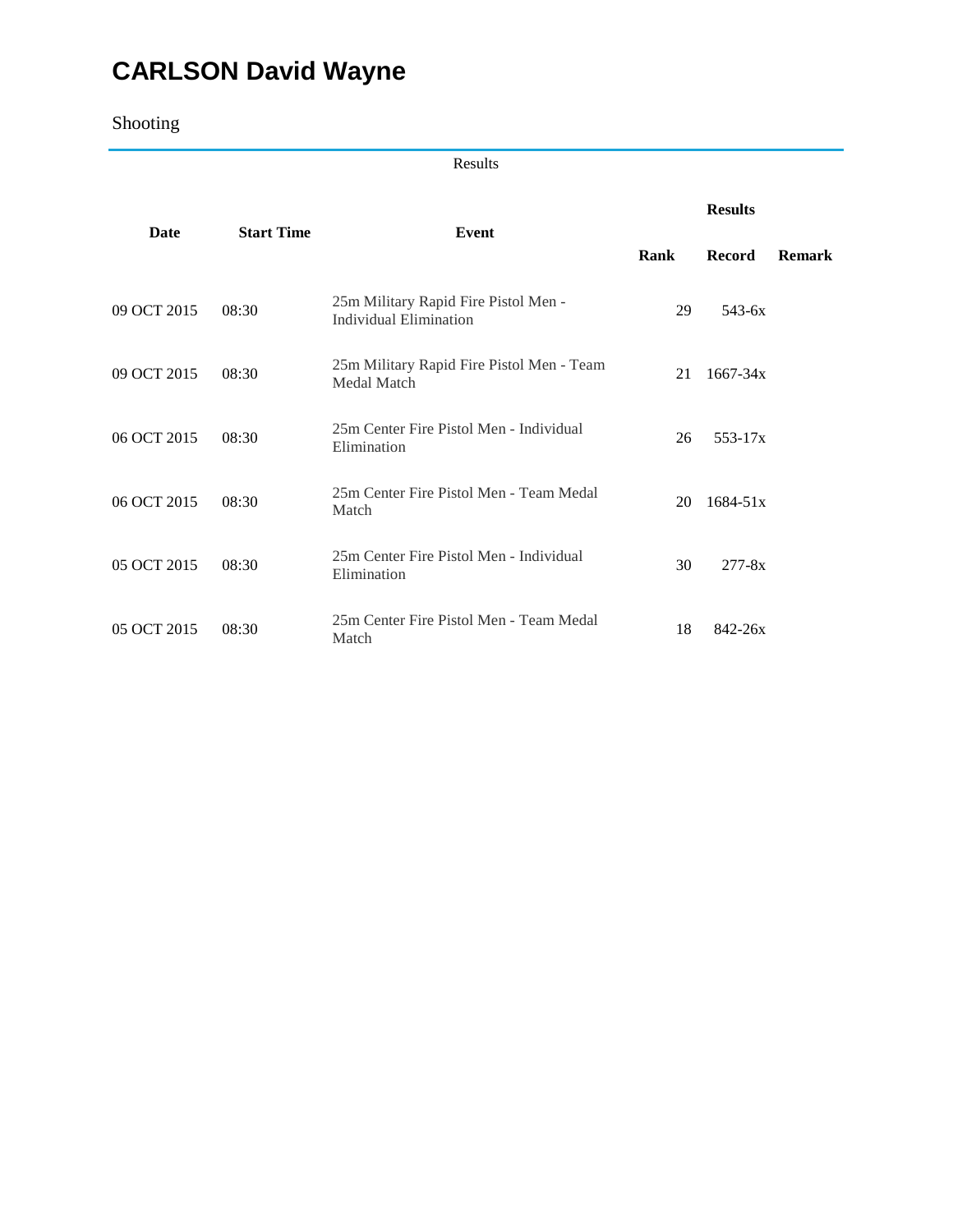# **LAWSON Michael A**

Shooting

Results

|             |                   |                                                                       |      | <b>Results</b> |               |  |
|-------------|-------------------|-----------------------------------------------------------------------|------|----------------|---------------|--|
| Date        | <b>Start Time</b> | Event                                                                 | Rank | <b>Record</b>  | <b>Remark</b> |  |
| 09 OCT 2015 | 08:30             | 25m Military Rapid Fire Pistol Men -<br><b>Individual Elimination</b> | 28   | $539-7x$       |               |  |
| 09 OCT 2015 | 08:30             | 25m Military Rapid Fire Pistol Men - Team<br>Medal Match              | 21   | $1667 - 34x$   |               |  |
| 06 OCT 2015 | 08:30             | 25m Center Fire Pistol Men - Individual<br>Elimination                | 30   | $552 - 13x$    |               |  |
| 06 OCT 2015 | 08:30             | 25m Center Fire Pistol Men - Team Medal<br>Match                      | 20   | $1684 - 51x$   |               |  |
| 05 OCT 2015 | 08:30             | 25m Center Fire Pistol Men - Individual<br>Elimination                | 28   | $277 - 8x$     |               |  |
| 05 OCT 2015 | 08:30             | 25m Center Fire Pistol Men - Team Medal<br>Match                      | 18   | $842 - 26x$    |               |  |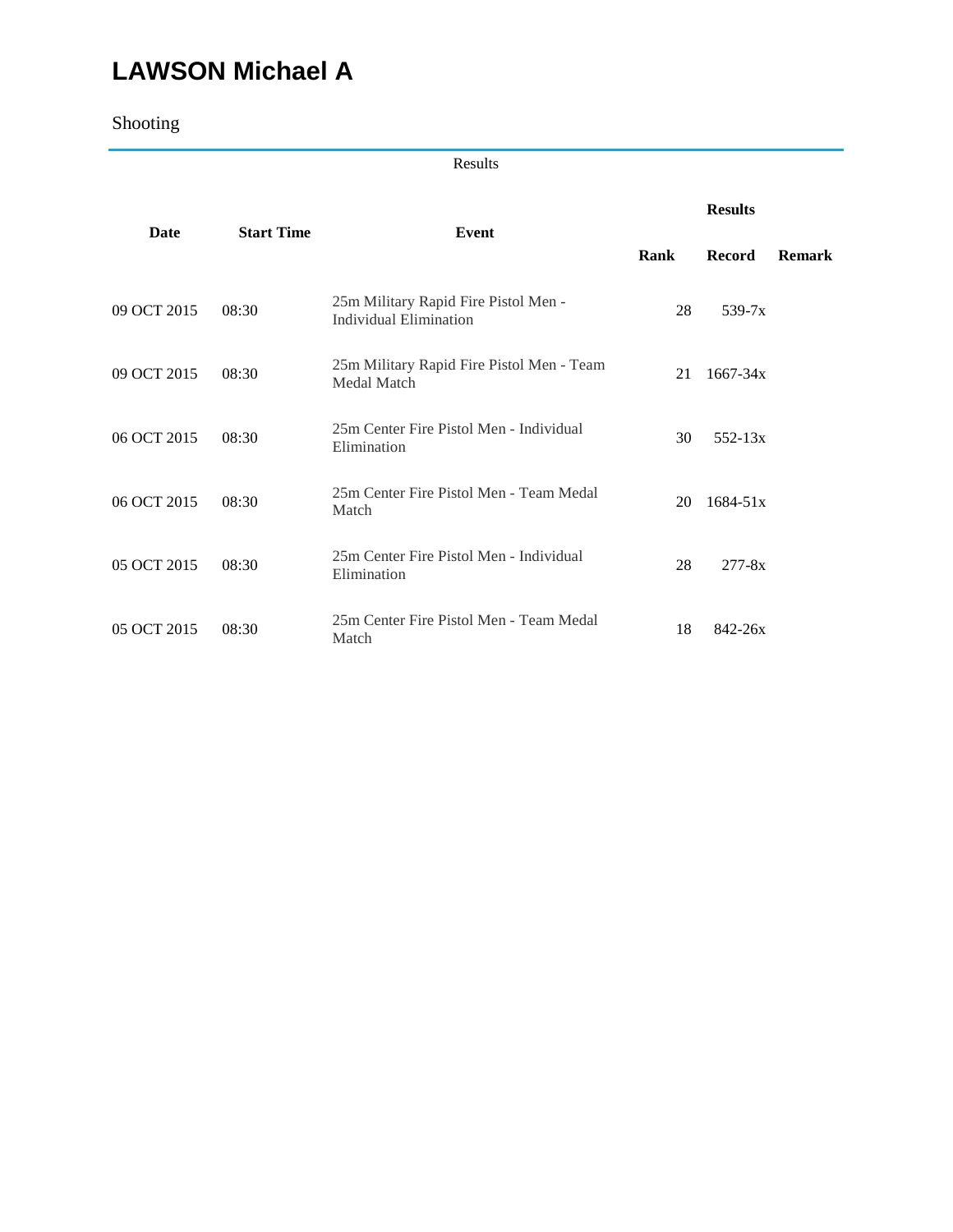

**Record**

WED 7 OCT 2015

Start Time 9:00

**Shooting** 사격

**25m Center Fire Pistol Men** 남자 25m 센터파이어 권총



# **Results**

경기 결과

As of WED 7 OCT 2015

| CR   |           | 597 DICEK Yusuf<br>TUR                    |              | 21 JUN 2006 | CISM Military World Games |               |              | Norway(NOR)         |             |               |
|------|-----------|-------------------------------------------|--------------|-------------|---------------------------|---------------|--------------|---------------------|-------------|---------------|
|      |           |                                           |              |             |                           |               |              |                     |             |               |
| Rank | Bib<br>No | Name                                      | Nation Stage |             |                           | <b>Series</b> |              | Sub<br><b>Total</b> |             | Total Remarks |
|      |           |                                           |              |             | $\mathbf{1}$              | $\mathbf{z}$  | $\mathbf{3}$ |                     |             |               |
| 1    |           | 1380 SGM DIKEC Yusuf                      | TUR          | Precision   | 99                        | 99            | 99           | 297                 |             |               |
|      |           |                                           |              | Rapid       | 99                        | 96            | 98           | 293                 | 590-25x     |               |
| 2    |           | 1323 CPT KLIMOV Alexey                    | <b>RUS</b>   | Precision   | 94                        | 98            | 100          | 292                 |             |               |
|      |           |                                           |              | Rapid       | 96                        | 98            | 99           | 293                 | 585-20x     |               |
| 3    |           | 1054 COL JIN Yongde                       | <b>CHN</b>   | Precision   | 99                        | 94            | 98           | 291                 |             |               |
|      |           |                                           |              | Rapid       | 99                        | 96            | 98           | 293                 | 584-26x     |               |
| 4    |           | 1274 PO2C DANILUK Piotr Janusz            | POL          | Precision   | 97                        | 99            | 97           | 293                 |             |               |
|      |           |                                           |              | Rapid       | 95                        | 98            | 97           | 290                 | 583-19x     |               |
| 5    |           | 1397 MAJ TKACHOV Oleg                     | <b>UKR</b>   | Precision   | 96                        | 97            | 95           | 288                 |             |               |
|      |           |                                           |              | Rapid       | 97                        | 97            | 100          | 294                 | 582-23x     |               |
| 6    |           | 1052 CPT GAO Zheng                        | <b>CHN</b>   | Precision   | 95                        | 98            | 97           | 290                 |             |               |
|      |           |                                           |              | Rapid       | 98                        | 98            | 96           | 292                 | 582-21x     |               |
| 7    |           | 1166 SEA YADAV Rajat Kumar                | IND          | Precision   | 95                        | 96            | 97           | 288                 |             |               |
|      |           |                                           |              | Rapid       | 99                        | 95            | 100          | 294                 | 582-20x     |               |
| 8    |           | 1165 WO TAMANG Pemba                      | <b>IND</b>   | Precision   | 96                        | 94            | 95           | 285                 |             |               |
|      |           |                                           |              | Rapid       | 98                        | 99            | 100          | 297                 | 582-18x     |               |
| 9    |           | 1191 MSG KIM Jin II                       | <b>KOR</b>   | Precision   | 97                        | 97            | 96           | 290                 |             |               |
|      |           |                                           |              | Rapid       | 97                        | 99            | 96           | 292                 | 582-16x     |               |
| 10   |           | 1349 SGT LOETSCHER Sandro                 | SUI          | Precision   | 95                        | 98            | 98           | 291                 |             |               |
|      |           |                                           |              | Rapid       | 100                       | 95            | 96           | 291                 | 582-14x     |               |
| 11   |           | 1185 SGT CHOI Yong Hoo                    | <b>KOR</b>   | Precision   | 96                        | 94            | 95           | 285                 |             |               |
|      |           |                                           |              | Rapid       | 99                        | 100           | 97           | 296                 | 581-27x     |               |
| 12   |           | 1384 SGM VARLIK Ozgur                     | <b>TUR</b>   | Precision   | 98                        | 96            | 98           | 292                 |             |               |
|      |           |                                           |              | Rapid       | 93                        | 99            | 97           | 289                 | 581-22x     |               |
| 13   |           | 1113 CPT JAENTTI Jorma                    | FIN          | Precision   | 97                        | 97            | 98           | 292                 |             |               |
|      |           |                                           |              | Rapid       | 98                        | 95            | 96           | 289                 | 581-21x     |               |
| 14   |           | 1012 Col de SOUZA E ALMEIDA Julio Antonio | <b>BRA</b>   | Precision   | 97                        | 98            | 94           | 289                 |             |               |
|      |           |                                           |              | Rapid       | 97                        | 100           | 95           | 292                 | 581-21x     |               |
| 15   |           | 1078 SFC TEHAN Tomas                      | <b>CZE</b>   | Precision   | 96                        | 97            | 93           | 286                 |             |               |
|      |           |                                           |              | Rapid       | 98                        | 97            | 100          | 295                 | 581-19x     |               |
| 16   |           | 1320 WO GURYANOV Anton                    | <b>RUS</b>   | Precision   | 94                        | 95            | 96           | 285                 |             |               |
|      |           |                                           |              | Rapid       | 98                        | 100           | 98           |                     | 296 581-19x |               |
| 17   |           | 1301 PVT MALTSEV Konstantin               | QAT          | Precision   | 99                        | 98            | 94           | 291                 |             |               |
|      |           |                                           |              | Rapid       | 97                        | 95            | 98           | 290                 | 581-19x     |               |
| 18   |           | 1164 CPO SINGH Yogesh                     | <b>IND</b>   | Precision   | 98                        | 97            | 97           | 292                 |             |               |
|      |           |                                           |              | Rapid       | 96                        | 96            | 97           | 289                 | 581-15x     |               |
| 19   |           | 1400 SFC SANDERSON Keith Aaron            | USA          | Precision   | 96                        | 95            | 98           | 289                 |             |               |
|      |           |                                           |              | Rapid       | 97                        | 96            | 98           | 291                 | 580-23x     |               |
| 20   |           | 1241 2LT HEMBRE Paal                      | <b>NOR</b>   | Precision   | 94                        | 96            | 96           | 286                 |             |               |
|      |           |                                           |              | Rapid       | 98                        | 99            | 97           | 294                 | 580-21x     |               |
| 21   |           | 1304 PVT OLEG Engachev                    | QAT          | Precision   | 94                        | 95            | 97           | 286                 |             |               |
|      |           |                                           |              | Rapid       | 98                        | 98            | 98           |                     | 294 580-20x |               |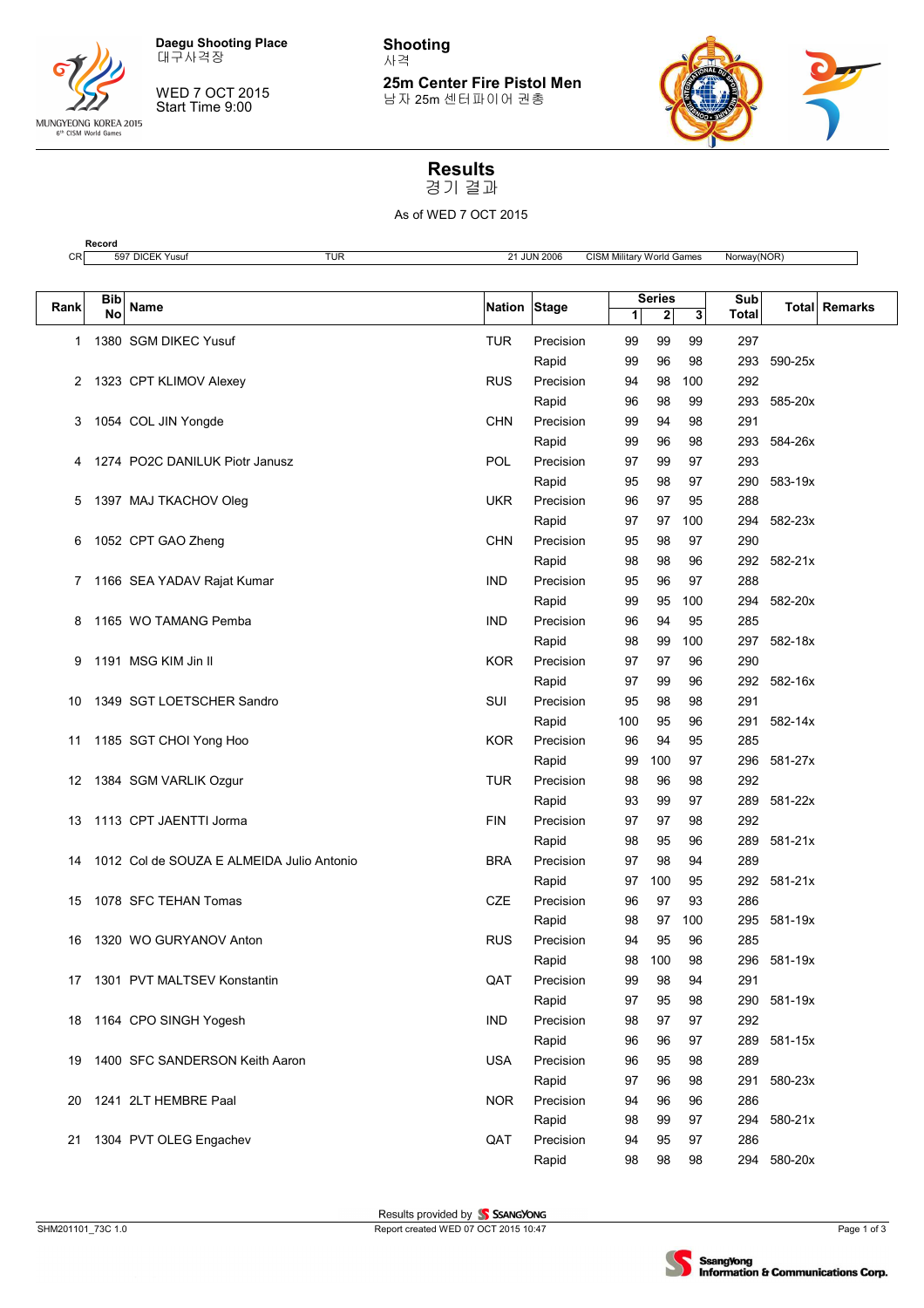

WED 7 OCT 2015

Start Time 9:00

**Shooting** 사격

**25m Center Fire Pistol Men** 남자 25m 센터파이어 권총



#### **Results** 경기 결과

As of WED 7 OCT 2015

| Bib  |    |                                        |              |           |    | <b>Series</b> |     | Sub          |             |                      |
|------|----|----------------------------------------|--------------|-----------|----|---------------|-----|--------------|-------------|----------------------|
| Rank | No | Name                                   | Nation Stage |           | 1  | 2             | 3   | <b>Total</b> |             | <b>Total Remarks</b> |
| 22   |    | 1120 LT TALVITIE Marko                 | <b>FIN</b>   | Precision | 96 | 96            | 95  | 287          |             |                      |
|      |    |                                        |              | Rapid     | 97 | 98            | 98  | 293          | 580-15x     |                      |
| 23   |    | 1396 MAJ PETRIV Oleksandr              | <b>UKR</b>   | Precision | 99 | 94            | 95  | 288          |             |                      |
|      |    |                                        |              | Rapid     | 95 | 98            | 98  | 291          | 579-20x     |                      |
| 24   |    | 1108 CPL OLESK Peeter                  | <b>EST</b>   | Precision | 97 | 95            | 96  | 288          |             |                      |
|      |    |                                        |              | Rapid     | 99 | 95            | 96  | 290          | 578-23x     |                      |
| 25   |    | 1015 LTC DUARTE Emerson                | <b>BRA</b>   | Precision | 95 | 96            | 94  | 285          |             |                      |
|      |    |                                        |              | Rapid     | 97 | 99            | 97  | 293          | 578-22x     |                      |
| 26   |    | 1130 PFC GEIS Oliver                   | <b>GER</b>   | Precision | 96 | 93            | 97  | 286          |             |                      |
|      |    |                                        |              | Rapid     | 98 | 96            | 98  |              | 292 578-15x |                      |
| 27   |    | 1018 LTC IENGO BATISTA Jose Carlos     | <b>BRA</b>   | Precision | 93 | 94            | 98  | 285          |             |                      |
|      |    |                                        |              | Rapid     | 99 | 99            | 94  |              | 292 577-20x |                      |
| 28   |    | 1411 TUGULDUR Oyun                     | MGL          | Precision | 94 | 93            | 98  | 285          |             |                      |
|      |    |                                        |              | Rapid     | 95 | 99            | 97  | 291          | 576-13x     |                      |
| 29   |    | 1001 COL AUPRICH Andreas               | AUT          | Precision | 95 | 99            | 94  | 288          |             |                      |
|      |    |                                        |              | Rapid     | 95 | 94            | 98  | 287          | 575-21x     |                      |
| 30   |    | 1003 WO PAVLIS Karl                    | AUT          | Precision | 93 | 95            | 98  | 286          |             |                      |
|      |    |                                        |              | Rapid     | 98 | 97            | 94  | 289          | 575-16x     |                      |
| 31   |    | 1132 PFC HEISE Andreas                 | <b>GER</b>   | Precision | 96 | 95            | 95  | 286          |             |                      |
|      |    |                                        |              | Rapid     | 93 | 98            | 98  | 289          | 575-15x     |                      |
| 32   |    | 1277 Capt KROLIK Tomasz                | <b>POL</b>   | Precision | 97 | 95            | 96  | 288          |             |                      |
|      |    |                                        |              | Rapid     | 95 | 96            | 96  | 287          | 575-14x     |                      |
| 33   |    | 1375 SGT DANIEL Roger                  | <b>TRI</b>   | Precision | 94 | 96            | 95  | 285          |             |                      |
|      |    |                                        |              | Rapid     | 92 | 99            | 98  | 289          | 574-18x     |                      |
| 34   |    | 1125 WO RIEDINGER Thierry              | <b>FRA</b>   | Precision | 95 | 97            | 95  | 287          |             |                      |
|      |    |                                        |              | Rapid     | 94 | 96            | 97  | 287          | 574-17x     |                      |
| 35   |    | 1201 SSG ALAMRI Mohammed               | <b>KSA</b>   | Precision | 94 | 98            | 93  | 285          |             |                      |
|      |    |                                        |              | Rapid     | 96 | 95            | 98  | 289          | 574-15x     |                      |
| 36   |    | 1172 SGT TAHERIROUZBAHANI Mohammadreza | IRI          | Precision | 93 | 96            | 94  | 283          |             |                      |
|      |    |                                        |              | Rapid     | 95 | 95            | 100 | 290          | 573-13x     |                      |
| 37   |    | 1122 SFC DAUMAL Fabrice                | <b>FRA</b>   | Precision | 93 | 95            | 97  | 285          |             |                      |
|      |    |                                        |              | Rapid     | 96 | 96            | 96  | 288          | $573 - 12x$ |                      |
| 38   |    | 1100 SGM GALLEGOS MENDEZ Julio         | <b>ESP</b>   | Precision | 94 | 94            | 97  | 285          |             |                      |
|      |    |                                        |              | Rapid     | 96 | 97            | 94  |              | 287 572-14x |                      |
| 39   |    | 1248 AL HASANI Said                    | <b>OMA</b>   | Precision | 90 | 92            | 99  | 281          |             |                      |
|      |    |                                        |              | Rapid     | 92 | 99            | 99  | 290          | 571-20x     |                      |
| 40   |    | 1415 ALMEHAINI Bader                   | <b>KUW</b>   | Precision | 93 | 93            | 95  | 281          |             |                      |
|      |    |                                        |              | Rapid     | 97 | 97            | 96  | 290          | 571-15x     |                      |
| 41   |    | 1267 Col GALVEZ BOLUARTE Martin Ivan   | <b>PER</b>   | Precision | 89 | 96            | 95  | 280          |             |                      |
|      |    |                                        |              | Rapid     | 98 | 97            | 95  | 290          | 570-18x     |                      |
| 42   |    | 1342 WO MUDRINIC Sasa                  | <b>SRB</b>   | Precision | 96 | 97            | 94  | 287          |             |                      |
|      |    |                                        |              | Rapid     | 95 | 92            | 95  | 282          | 569-13x     |                      |
| 43   |    | 1002 Civlian KOELTRINGER Heinz         | <b>AUT</b>   | Precision | 95 | 94            | 95  | 284          |             |                      |
|      |    |                                        |              | Rapid     | 91 | 98            | 94  |              | 283 567-13x |                      |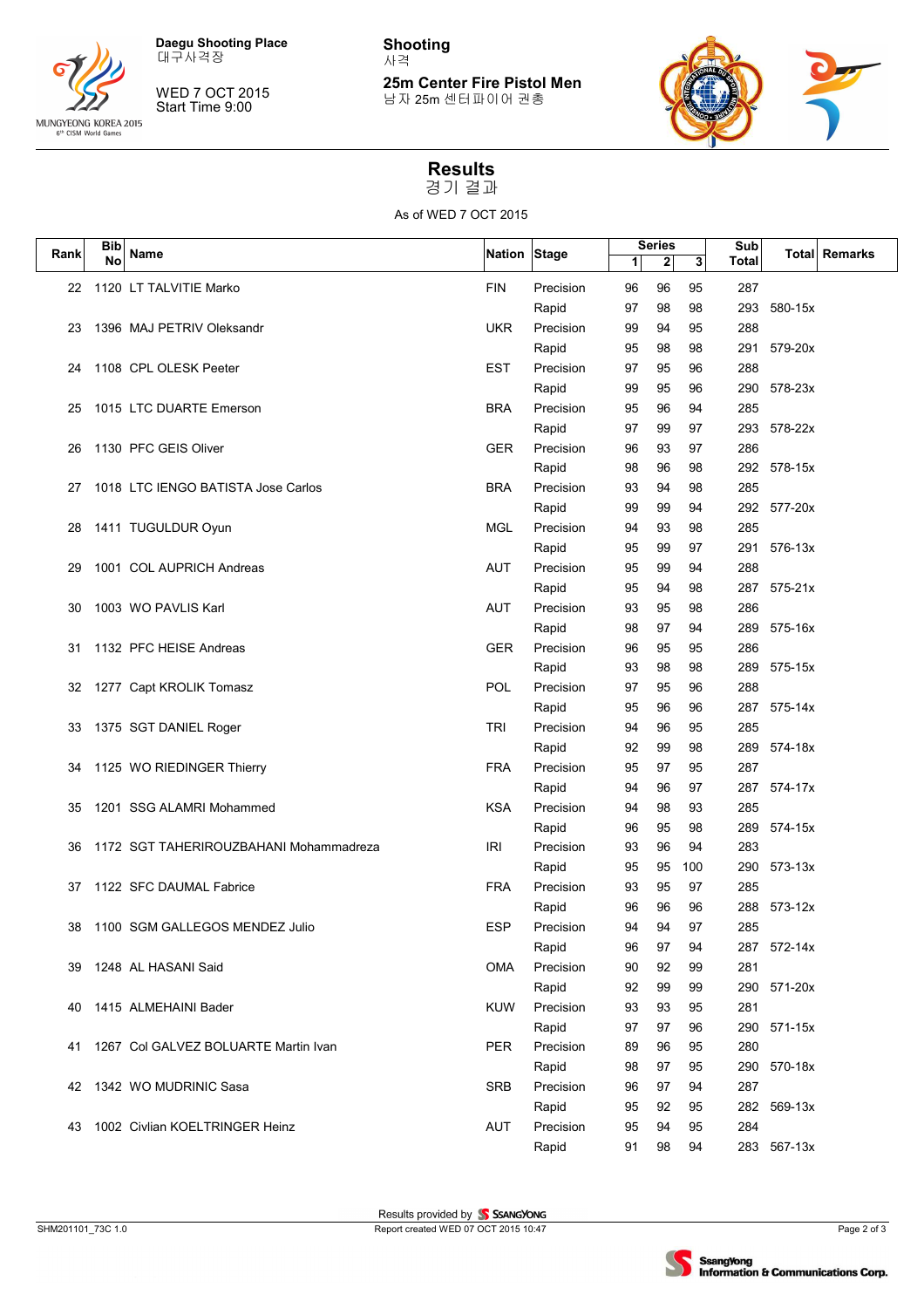

WED 7 OCT 2015 Start Time 9:00

**Shooting** 사격

**25m Center Fire Pistol Men** 남자 25m 센터파이어 권총



#### **Results** 경기 결과

As of WED 7 OCT 2015

|      | <b>Bib</b> |                            |              |           | <b>Series</b> |    |    | Sub          |         |                       |
|------|------------|----------------------------|--------------|-----------|---------------|----|----|--------------|---------|-----------------------|
| Rank | <b>No</b>  | Name                       | Nation Stage |           |               |    |    | <b>Total</b> |         | <b>Totall Remarks</b> |
| 44   |            | 1404 COL HOANG XUAN Vinh   | VIE          | Precision | 97            | 99 | 96 | 292          |         |                       |
|      |            |                            |              | Rapid     | 81            | 96 | 95 | 272          | 564-16x |                       |
| 45   |            | 1167 MAJ ABBASIZOGHI Jamal | IRI          | Precision | 96            | 92 | 96 | 284          |         |                       |
|      |            |                            |              | Rapid     | 100           | 82 | 97 | 279          | 563-17x |                       |
| 46   |            | 1081 PVT GEJL Allan        | <b>DEN</b>   | Precision | 93            | 96 | 91 | 280          |         |                       |
|      |            |                            |              | Rapid     | 93            | 98 | 92 | 283          | 563-17x |                       |
|      |            |                            |              |           |               |    |    |              |         |                       |

| <b>LEGEND</b>     |            |           |                                      |           |             |
|-------------------|------------|-----------|--------------------------------------|-----------|-------------|
| <b>Bib No</b>     | Bib Number | <b>CR</b> | CISM World Record                    | Inner Ten |             |
|                   |            |           |                                      |           |             |
|                   |            |           | Results provided by SSANGYONG        |           |             |
| SHM201101 73C 1.0 |            |           | Report created WED 07 OCT 2015 10:47 |           | Page 3 of 3 |

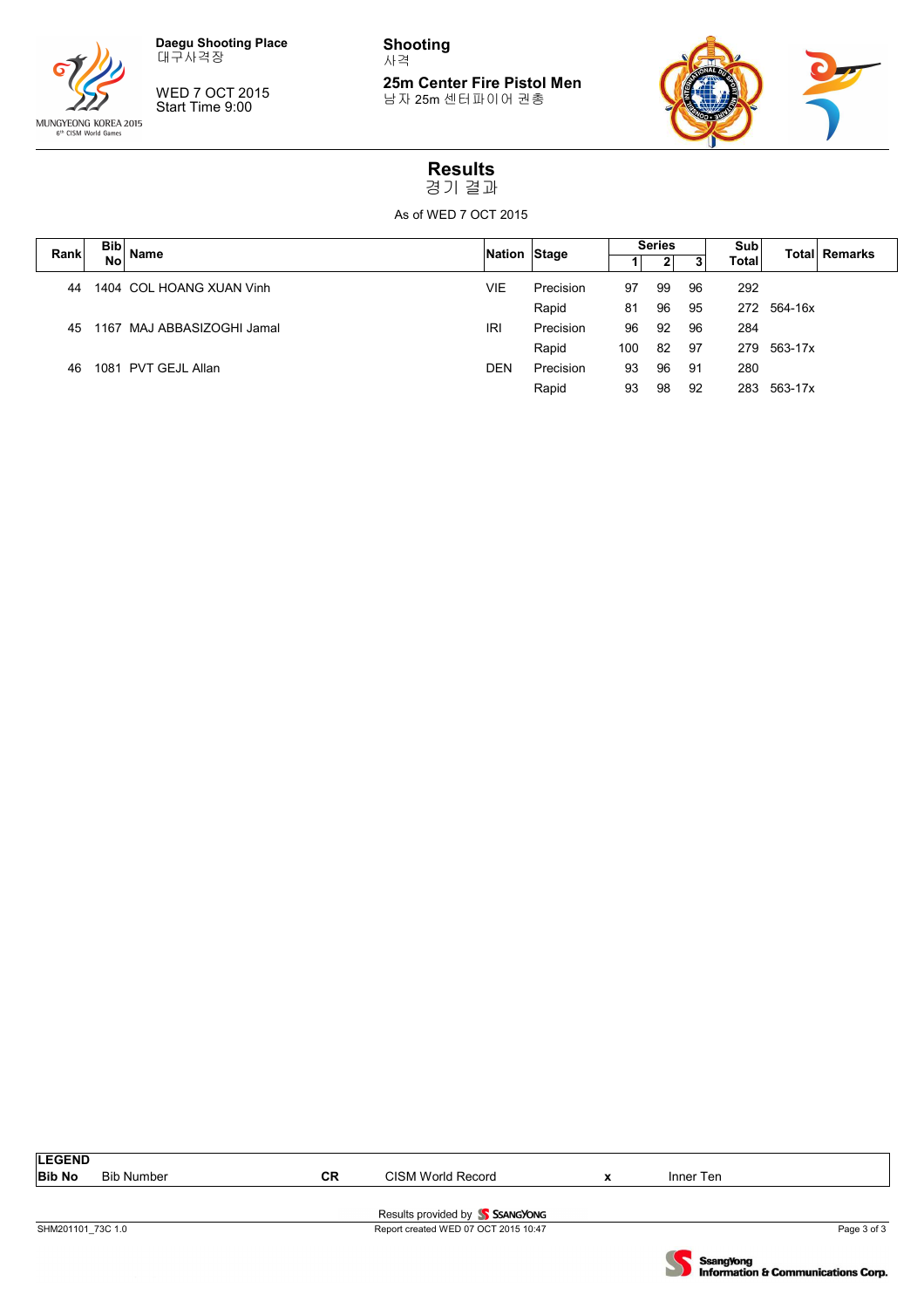

대구사격장

TUE 6 OCT 2015 Start Time 8:30

**Shooting** 사격

**25m Center Fire Pistol Men - Team** 남자 25m 센터파이어 권총 단체



#### **Team Results**

단체전 경기 결과

| Rank            | Bib No Name |                                           | <b>Position</b> | 1   | <b>Series</b><br>$\mathbf{2}$ | 3   | Sub<br><b>Total</b> |          | <b>Total Remarks</b> |
|-----------------|-------------|-------------------------------------------|-----------------|-----|-------------------------------|-----|---------------------|----------|----------------------|
| $\mathbf{1}$    |             | <b>BRA - Brazil</b>                       | Precision       | 285 | 289                           | 290 | 864                 |          |                      |
|                 |             |                                           | Rapid           | 297 | 291                           | 292 | 880                 | 1744-57x |                      |
|                 |             | 1018 LTC IENGO BATISTA Jose Carlos        | Precision       | 98  | 98                            | 95  | 291                 |          |                      |
|                 |             |                                           | Rapid           | 100 | 97                            | 95  | 292                 | 583-21x  |                      |
|                 |             | 1012 Col de SOUZA E ALMEIDA Julio Antonio | Precision       | 93  | 96                            | 98  | 287                 |          |                      |
|                 |             |                                           | Rapid           | 100 | 95                            | 100 | 295                 | 582-22x  |                      |
|                 |             | 1015 LTC DUARTE Emerson                   | Precision       | 94  | 95                            | 97  | 286                 |          |                      |
|                 |             |                                           | Rapid           | 97  | 99                            | 97  | 293                 | 579-14x  |                      |
| 2               |             | AUT - Austria                             | Precision       | 290 | 290                           | 291 | 871                 |          |                      |
|                 |             |                                           | Rapid           | 287 | 288                           | 287 | 862                 | 1733-60x |                      |
|                 |             | 1003 WO PAVLIS Karl                       | Precision       | 96  | 99                            | 98  | 293                 |          |                      |
|                 |             |                                           | Rapid           | 95  | 97                            | 98  | 290                 | 583-24x  |                      |
|                 |             | 1002 Civlian KOELTRINGER Heinz            | Precision       | 98  | 98                            | 98  | 294                 |          |                      |
|                 |             |                                           | Rapid           | 95  | 95                            | 94  | 284                 | 578-17x  |                      |
|                 |             | 1001 COL AUPRICH Andreas                  | Precision       | 96  | 93                            | 95  | 284                 |          |                      |
|                 |             |                                           | Rapid           | 97  | 96                            | 95  | 288                 | 572-19x  |                      |
| 3               |             | TUR - Turkey                              | Precision       | 291 | 290                           | 288 | 869                 |          |                      |
|                 |             |                                           | Rapid           | 290 | 290                           | 284 | 864                 | 1733-54x |                      |
|                 |             | 1380 SGM DIKEC Yusuf                      | Precision       | 100 | 98                            | 99  | 297                 |          |                      |
|                 |             |                                           | Rapid           | 96  | 98                            | 95  | 289                 | 586-24x  |                      |
|                 |             | 1384 SGM VARLIK Ozgur                     | Precision       | 95  | 97                            | 95  | 287                 |          |                      |
|                 |             |                                           | Rapid           | 98  | 97                            | 94  | 289                 | 576-13x  |                      |
|                 |             | 1382 SMSGT KILIC Murat                    | Precision       | 96  | 95                            | 94  | 285                 |          |                      |
|                 |             |                                           | Rapid           | 96  | 95                            | 95  | 286                 | 571-17x  |                      |
| $\overline{4}$  |             | IND - India                               | Precision       | 282 | 293                           | 288 | 863                 |          |                      |
|                 |             |                                           | Rapid           | 291 | 286                           | 292 | 869                 | 1732-51x |                      |
|                 |             | 1165 WO TAMANG Pemba                      | Precision       | 95  | 97                            | 96  | 288                 |          |                      |
|                 |             |                                           | Rapid           | 98  | 98                            | 96  | 292                 | 580-17x  |                      |
|                 |             | 1166 SEA YADAV Rajat Kumar                | Precision       | 96  | 99                            | 96  | 291                 |          |                      |
|                 |             |                                           | Rapid           | 96  | 94                            | 99  | 289                 | 580-16x  |                      |
|                 |             | 1164 CPO SINGH Yogesh                     | Precision       | 91  | 97                            | 96  | 284                 |          |                      |
|                 |             |                                           | Rapid           | 97  | 94                            | 97  | 288                 | 572-18x  |                      |
| $5\phantom{.0}$ |             | <b>UKR</b> - Ukraine                      | Precision       | 279 | 290                           | 286 | 855                 |          |                      |
|                 |             |                                           | Rapid           | 290 | 291                           | 294 | 875                 | 1730-53x |                      |
|                 |             | 1396 MAJ PETRIV Oleksandr                 | Precision       | 93  | 97                            | 99  | 289                 |          |                      |
|                 |             |                                           | Rapid           | 99  | 95                            | 100 | 294                 | 583-22x  |                      |
|                 |             | 1397 MAJ TKACHOV Oleg                     | Precision       | 93  | 98                            | 94  | 285                 |          |                      |
|                 |             |                                           | Rapid           | 97  | 98                            | 97  | 292                 | 577-15x  |                      |
|                 |             | 1392 SGT BANKIN Viktor                    | Precision       | 93  | 95                            | 93  | 281                 |          |                      |
|                 |             |                                           | Rapid           | 94  | 98                            | 97  | 289                 | 570-16x  |                      |

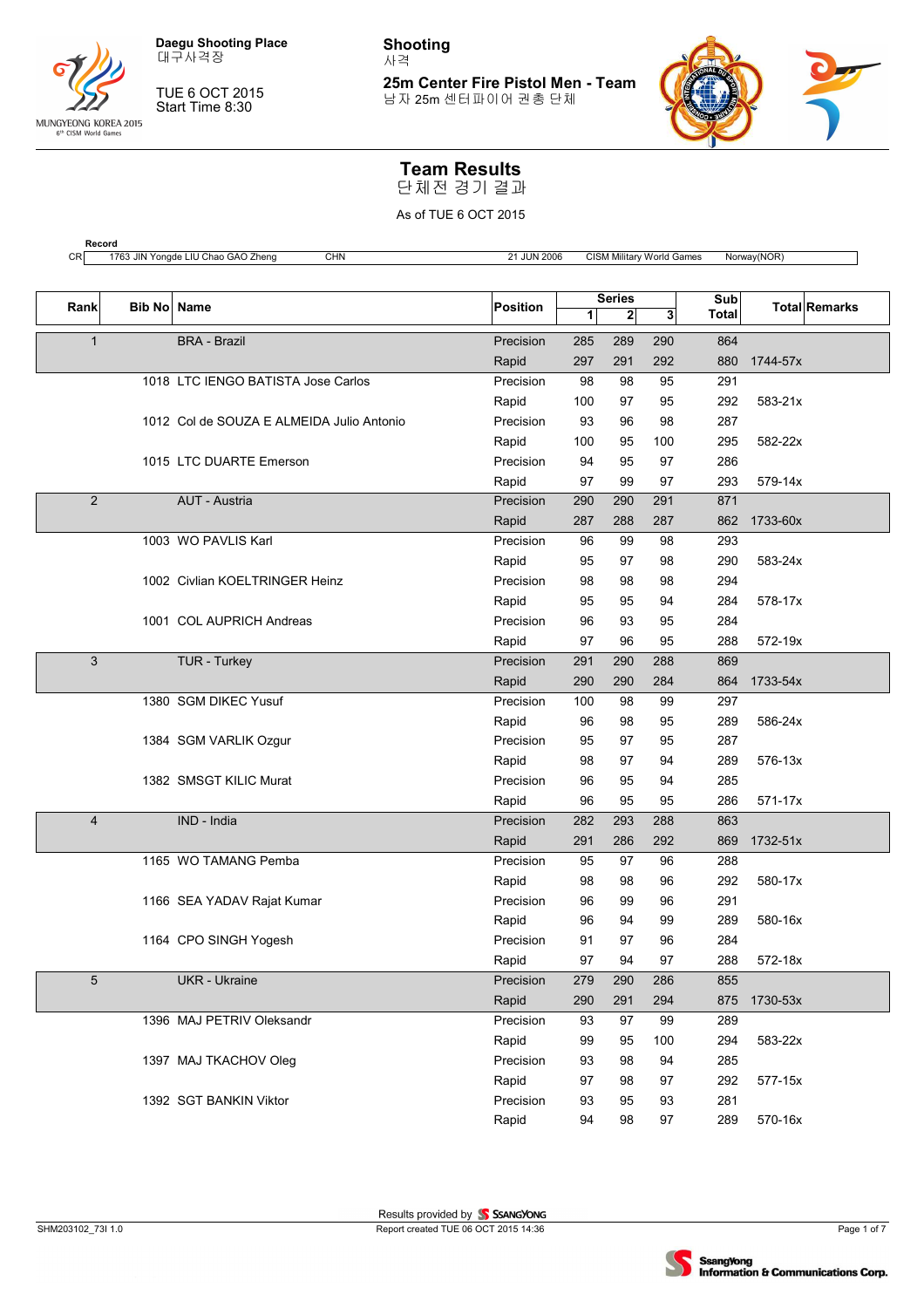

대구사격장

TUE 6 OCT 2015 Start Time 8:30

**Shooting** 사격

**25m Center Fire Pistol Men - Team** 남자 25m 센터파이어 권총 단체



#### **Team Results**

단체전 경기 결과

| Rank           | <b>Bib No</b> | Name                             | Position  |     | <b>Series</b> | Sub |              |          | <b>Total Remarks</b> |
|----------------|---------------|----------------------------------|-----------|-----|---------------|-----|--------------|----------|----------------------|
|                |               |                                  |           | 1   | $\mathbf{2}$  | 3   | <b>Total</b> |          |                      |
| 6              |               | RUS - Russia                     | Precision | 288 | 281           | 288 | 857          |          |                      |
|                |               |                                  | Rapid     | 288 | 294           | 291 | 873          | 1730-53x |                      |
|                |               | 1320 WO GURYANOV Anton           | Precision | 98  | 99            | 96  | 293          |          |                      |
|                |               |                                  | Rapid     | 99  | 98            | 98  | 295          | 588-15x  |                      |
|                |               | 1323 CPT KLIMOV Alexey           | Precision | 98  | 93            | 98  | 289          |          |                      |
|                |               |                                  | Rapid     | 94  | 100           | 100 | 294          | 583-21x  |                      |
|                |               | 1317 WO BRAYKO Dmitry            | Precision | 92  | 89            | 94  | 275          |          |                      |
|                |               |                                  | Rapid     | 95  | 96            | 93  | 284          | 559-17x  |                      |
| $\overline{7}$ |               | QAT - Qatar                      | Precision | 280 | 282           | 283 | 845          |          |                      |
|                |               |                                  | Rapid     | 296 | 294           | 289 | 879          | 1724-58x |                      |
|                |               | 1301 PVT MALTSEV Konstantin      | Precision | 94  | 97            | 94  | 285          |          |                      |
|                |               |                                  | Rapid     | 99  | 98            | 98  | 295          | 580-22x  |                      |
|                |               | 1304 PVT OLEG Engachev           | Precision | 92  | 95            | 95  | 282          |          |                      |
|                |               |                                  | Rapid     | 99  | 99            | 99  | 297          | 579-21x  |                      |
|                |               | 1409 PVT BIDNIAK Ivan            | Precision | 94  | 90            | 94  | 278          |          |                      |
|                |               |                                  | Rapid     | 98  | 97            | 92  | 287          | 565-15x  |                      |
| 8              |               | FIN - Finland                    | Precision | 285 | 286           | 287 | 858          |          |                      |
|                |               |                                  | Rapid     | 282 | 289           | 295 | 866          | 1724-50x |                      |
|                |               | 1120 LT TALVITIE Marko           | Precision | 96  | 94            | 98  | 288          |          |                      |
|                |               |                                  | Rapid     | 97  | 96            | 97  | 290          | 578-16x  |                      |
|                |               | 1113 CPT JAENTTI Jorma           | Precision | 95  | 97            | 96  | 288          |          |                      |
|                |               |                                  | Rapid     | 95  | 94            | 98  | 287          | 575-18x  |                      |
|                |               | 1114 WO JAHNSSON Kai             | Precision | 94  | 95            | 93  | 282          |          |                      |
|                |               |                                  | Rapid     | 90  | 99            | 100 | 289          | 571-16x  |                      |
| 9              |               | NOR - Norway                     | Precision | 281 | 289           | 288 | 858          |          |                      |
|                |               |                                  | Rapid     | 293 | 285           | 284 | 862          | 1720-51x |                      |
|                |               | 1241 2LT HEMBRE Paal             | Precision | 98  | 96            | 98  | 292          |          |                      |
|                |               |                                  | Rapid     | 100 | 95            | 96  | 291          | 583-24x  |                      |
|                |               | 1239 SEA EKEBERG Eirik Sjemmedal | Precision | 92  | 96            | 97  | 285          |          |                      |
|                |               |                                  | Rapid     | 95  | 94            | 95  | 284          | 569-12x  |                      |
|                |               | 1242 PVT HOVD Lasse              | Precision | 91  | 97            | 93  | 281          |          |                      |
|                |               |                                  | Rapid     | 98  | 96            | 93  | 287          | 568-15x  |                      |
| 10             |               | POL - Poland                     | Precision | 290 | 282           | 283 | 855          |          |                      |
|                |               |                                  | Rapid     | 291 | 282           | 290 | 863          | 1718-45x |                      |
|                |               | 1277 Capt KROLIK Tomasz          | Precision | 97  | 95            | 94  | 286          |          |                      |
|                |               |                                  | Rapid     | 96  | 100           | 95  | 291          | 577-16x  |                      |
|                |               | 1274 PO2C DANILUK Piotr Janusz   | Precision | 95  | 96            | 95  | 286          |          |                      |
|                |               |                                  | Rapid     | 97  | 95            | 99  | 291          | 577-15x  |                      |
|                |               | 1280 SGT PODGORSKI Radoslaw      | Precision | 98  | 91            | 94  | 283          |          |                      |
|                |               |                                  | Rapid     | 98  | 87            | 96  | 281          | 564-14x  |                      |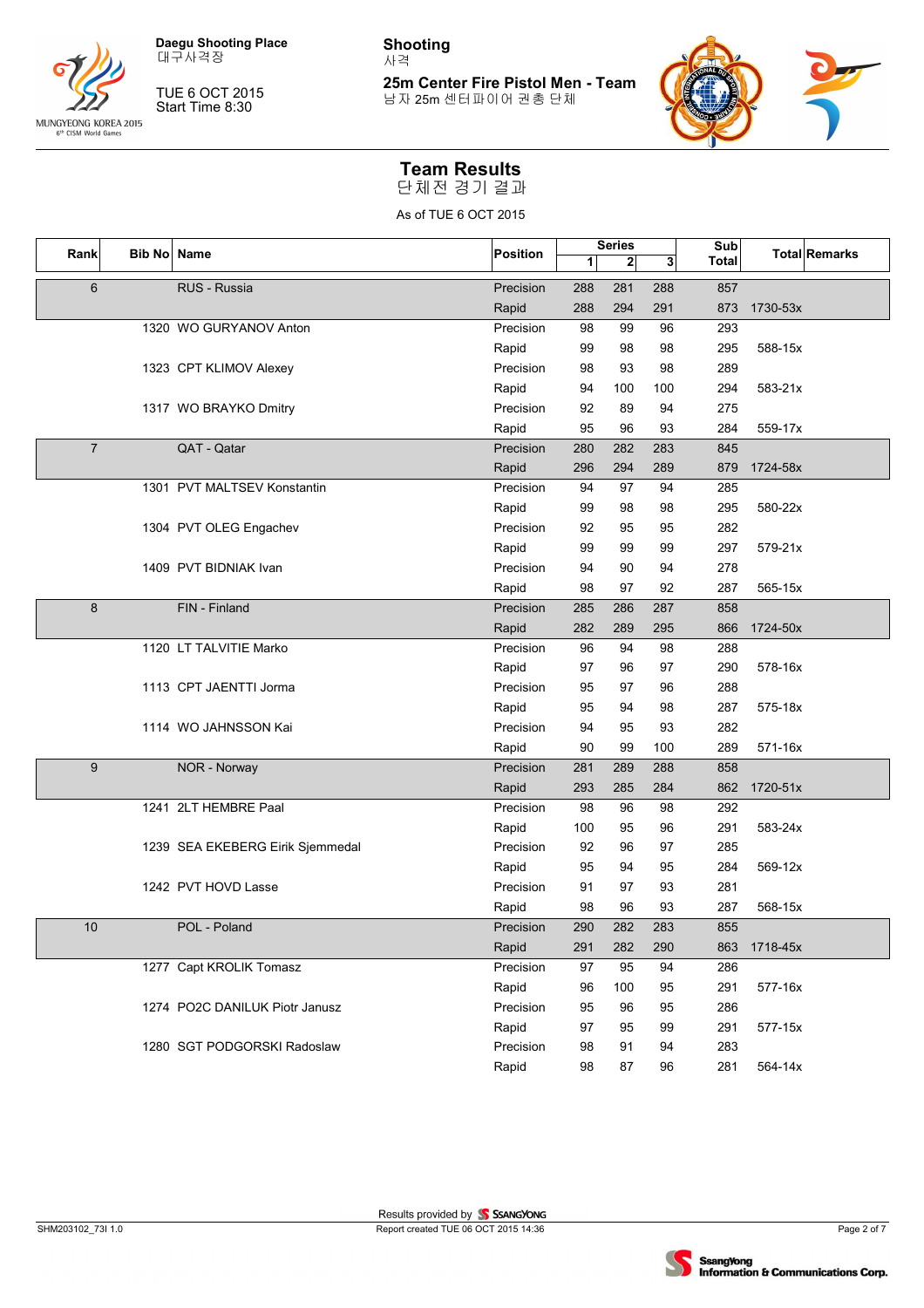

대구사격장

TUE 6 OCT 2015 Start Time 8:30

**Shooting** 사격

**25m Center Fire Pistol Men - Team** 남자 25m 센터파이어 권총 단체



#### **Team Results**

단체전 경기 결과

| Rank |  | Bib No Name                | Position  |     | <b>Series</b> |     | Sub          |          | <b>Total Remarks</b> |
|------|--|----------------------------|-----------|-----|---------------|-----|--------------|----------|----------------------|
|      |  |                            |           | 1   | $\mathbf{2}$  | 3   | <b>Total</b> |          |                      |
| 11   |  | <b>VIE - VIET NAM</b>      | Precision | 287 | 284           | 286 | 857          |          |                      |
|      |  |                            | Rapid     | 288 | 284           | 286 | 858          | 1715-49x |                      |
|      |  | 1404 COL HOANG XUAN Vinh   | Precision | 98  | 96            | 94  | 288          |          |                      |
|      |  |                            | Rapid     | 95  | 94            | 96  | 285          | 573-18x  |                      |
|      |  | 1402 LT DAU van Dong       | Precision | 96  | 95            | 97  | 288          |          |                      |
|      |  |                            | Rapid     | 96  | 95            | 92  | 283          | 571-17x  |                      |
|      |  | 1403 HA MINH Thanh         | Precision | 93  | 93            | 95  | 281          |          |                      |
|      |  |                            | Rapid     | 97  | 95            | 98  | 290          | 571-14x  |                      |
| 12   |  | FRA - France               | Precision | 286 | 286           | 286 | 858          |          |                      |
|      |  |                            | Rapid     | 278 | 291           | 282 | 851          | 1709-44x |                      |
|      |  | 1125 WO RIEDINGER Thierry  | Precision | 96  | 93            | 95  | 284          |          |                      |
|      |  |                            | Rapid     | 97  | 98            | 95  | 290          | 574-19x  |                      |
|      |  | 1122 SFC DAUMAL Fabrice    | Precision | 96  | 96            | 95  | 287          |          |                      |
|      |  |                            | Rapid     | 95  | 97            | 95  | 287          | 574-13x  |                      |
|      |  | 1127 SFC VALTS Julien      | Precision | 94  | 97            | 96  | 287          |          |                      |
|      |  |                            | Rapid     | 86  | 96            | 92  | 274          | 561-12x  |                      |
| 13   |  | CZE - Czech Republic       | Precision | 278 | 280           | 278 | 836          |          |                      |
|      |  |                            | Rapid     | 292 | 287           | 293 | 872          | 1708-48x |                      |
|      |  | 1078 SFC TEHAN Tomas       | Precision | 95  | 95            | 95  | 285          |          |                      |
|      |  |                            | Rapid     | 98  | 95            | 98  | 291          | 576-21x  |                      |
|      |  | 1076 CPT SAFRANEK Pavel    | Precision | 91  | 91            | 92  | 274          |          |                      |
|      |  |                            | Rapid     | 96  | 96            | 100 | 292          | 566-14x  |                      |
|      |  | 1075 MSG FIALA Josef       | Precision | 92  | 94            | 91  | 277          |          |                      |
|      |  |                            | Rapid     | 98  | 96            | 95  | 289          | 566-13x  |                      |
| 14   |  | GER - Germany              | Precision | 278 | 278           | 290 | 846          |          |                      |
|      |  |                            | Rapid     | 285 | 286           | 291 | 862          | 1708-48x |                      |
|      |  | 1130 PFC GEIS Oliver       | Precision | 94  | 94            | 96  | 284          |          |                      |
|      |  |                            | Rapid     | 98  | 99            | 99  | 296          | 580-16x  |                      |
|      |  | 1132 PFC HEISE Andreas     | Precision | 95  | 95            | 98  | 288          |          |                      |
|      |  |                            | Rapid     | 98  | 92            | 97  | 287          | 575-16x  |                      |
|      |  | 1133 PFC HEISE Michael     | Precision | 89  | 89            | 96  | 274          |          |                      |
|      |  |                            | Rapid     | 89  | 95            | 95  | 279          | 553-16x  |                      |
| 15   |  | SUI - Switzerland          | Precision | 283 | 283           | 287 | 853          |          |                      |
|      |  |                            | Rapid     | 279 | 286           | 285 | 850          | 1703-44x |                      |
|      |  | 1349 SGT LOETSCHER Sandro  | Precision | 95  | 97            | 97  | 289          |          |                      |
|      |  |                            | Rapid     | 96  | 96            | 97  | 289          | 578-16x  |                      |
|      |  | 1350 MSG MUFF Guido Walter | Precision | 95  | 91            | 95  | 281          |          |                      |
|      |  |                            | Rapid     | 96  | 96            | 94  | 286          | 567-17x  |                      |
|      |  | 1348 SGM GOETTI Hansruedi  | Precision | 93  | 95            | 95  | 283          |          |                      |
|      |  |                            | Rapid     | 87  | 94            | 94  | 275          | 558-11x  |                      |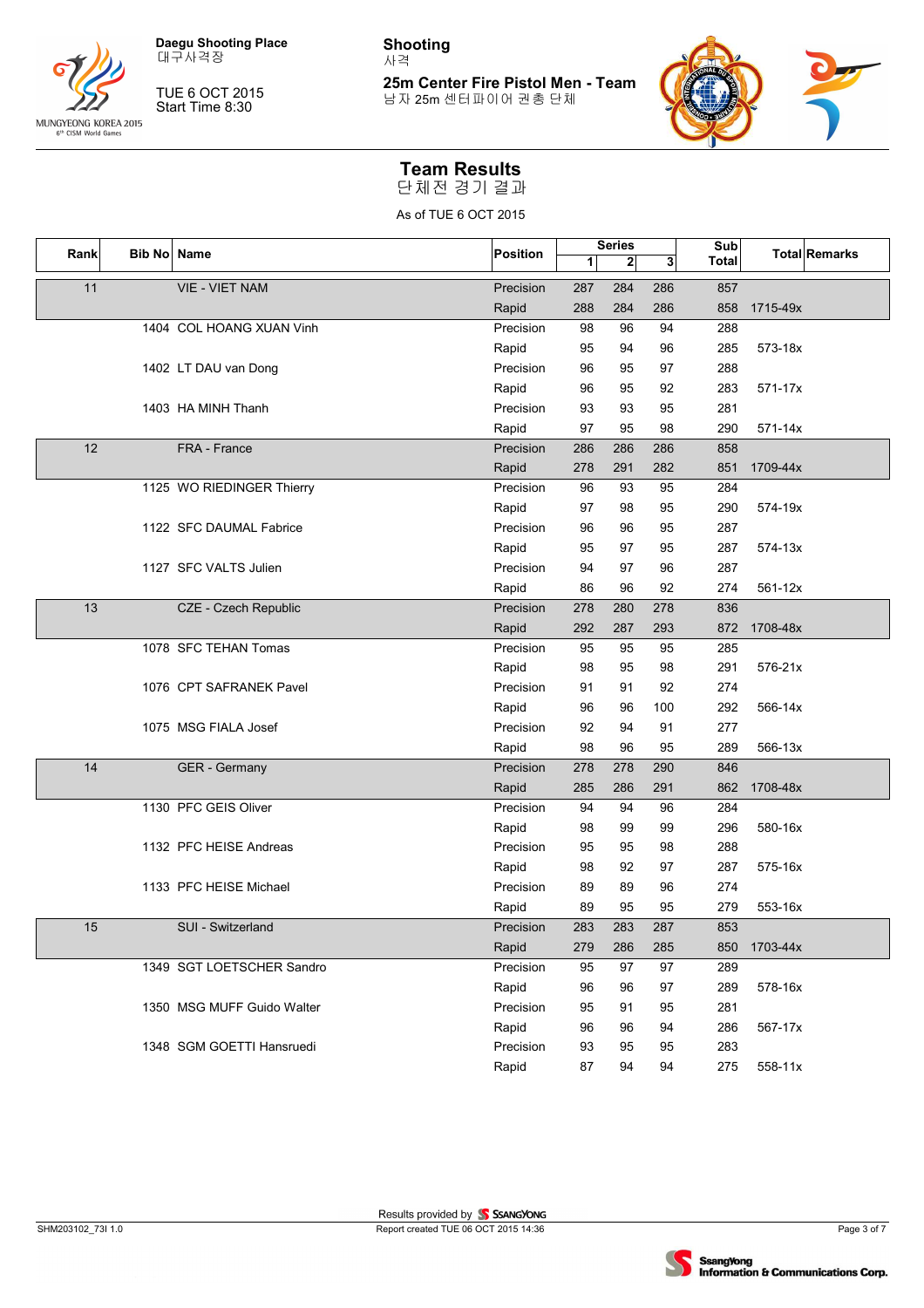

대구사격장

TUE 6 OCT 2015 Start Time 8:30

**Shooting** 사격

**25m Center Fire Pistol Men - Team** 남자 25m 센터파이어 권총 단체



#### **Team Results**

단체전 경기 결과

| <b>Bib No Name</b><br>Rank |  |                                  | Position  |     | <b>Series</b> |     | Sub          |          | <b>Total Remarks</b> |
|----------------------------|--|----------------------------------|-----------|-----|---------------|-----|--------------|----------|----------------------|
|                            |  |                                  |           | 1   | $\mathbf{2}$  | 3   | <b>Total</b> |          |                      |
| 16                         |  | KSA - Saudi Arabia               | Precision | 278 | 276           | 281 | 835          |          |                      |
|                            |  |                                  | Rapid     | 288 | 283           | 286 | 857          | 1692-45x |                      |
|                            |  | 1201 SSG ALAMRI Mohammed         | Precision | 96  | 91            | 94  | 281          |          |                      |
|                            |  |                                  | Rapid     | 99  | 97            | 98  | 294          | 575-20x  |                      |
|                            |  | 1203 CPL ALDOSARI Safar          | Precision | 94  | 95            | 95  | 284          |          |                      |
|                            |  |                                  | Rapid     | 96  | 94            | 96  | 286          | 570-13x  |                      |
|                            |  | 1206 SGM ALSHAHRANI Saad         | Precision | 88  | 90            | 92  | 270          |          |                      |
|                            |  |                                  | Rapid     | 93  | 92            | 92  | 277          | 547-12x  |                      |
| 17                         |  | ESP - Spain                      | Precision | 281 | 277           | 281 | 839          |          |                      |
|                            |  |                                  | Rapid     | 281 | 287           | 284 | 852          | 1691-29x |                      |
|                            |  | 1100 SGM GALLEGOS MENDEZ Julio   | Precision | 95  | 94            | 96  | 285          |          |                      |
|                            |  |                                  | Rapid     | 93  | 95            | 96  | 284          | 569-9x   |                      |
|                            |  | 1096 CMSGT CAMBESES ALONSO Tomas | Precision | 94  | 91            | 91  | 276          |          |                      |
|                            |  |                                  | Rapid     | 92  | 96            | 99  | 287          | 563-11x  |                      |
|                            |  | 1104 MCPO PIROSCIA PENADO Dario  | Precision | 92  | 92            | 94  | 278          |          |                      |
|                            |  |                                  | Rapid     | 96  | 96            | 89  | 281          | 559-9x   |                      |
| 18                         |  | <b>DEN - Denmark</b>             | Precision | 269 | 281           | 282 | 832          |          |                      |
|                            |  |                                  | Rapid     | 287 | 291           | 279 | 857          | 1689-38x |                      |
|                            |  | 1081 PVT GEJL Allan              | Precision | 90  | 95            | 92  | 277          |          |                      |
|                            |  |                                  | Rapid     | 95  | 97            | 94  | 286          | 563-14x  |                      |
|                            |  | 1089 PVT TRUELSSON Jan           | Precision | 89  | 93            | 95  | 277          |          |                      |
|                            |  |                                  | Rapid     | 96  | 97            | 93  | 286          | 563-13x  |                      |
|                            |  | 1088 LT TRAP Thomas              | Precision | 90  | 93            | 95  | 278          |          |                      |
|                            |  |                                  | Rapid     | 96  | 97            | 92  | 285          | 563-11x  |                      |
| 19                         |  | MGL - Mongolia                   | Precision | 277 | 278           | 283 | 838          |          |                      |
|                            |  |                                  | Rapid     | 282 | 286           | 283 | 851          | 1689-34x |                      |
|                            |  | 1411 TUGULDUR Oyun               | Precision | 94  | 94            | 98  | 286          |          |                      |
|                            |  |                                  | Rapid     | 93  | 97            | 95  | 285          | 571-14x  |                      |
|                            |  | 1221 LTC LKHAGVA Undralbat       | Precision | 94  | 93            | 92  | 279          |          |                      |
|                            |  |                                  | Rapid     | 94  | 94            | 95  | 283          | 562-10x  |                      |
|                            |  | 1224 SGT SHIRGAL Buyanzaya       | Precision | 89  | 91            | 93  | 273          |          |                      |
|                            |  |                                  | Rapid     | 95  | 95            | 93  | 283          | 556-10x  |                      |
| 20                         |  | USA - United States of America   | Precision | 276 | 284           | 282 | 842          |          |                      |
|                            |  |                                  | Rapid     | 280 | 283           | 279 | 842          | 1684-51x |                      |
|                            |  | 1400 SFC SANDERSON Keith Aaron   | Precision | 96  | 95            | 97  | 288          |          |                      |
|                            |  |                                  | Rapid     | 96  | 98            | 97  | 291          | 579-21x  |                      |
|                            |  | 1398 GYSGT CARLSON David Wayne   | Precision | 93  | 92            | 92  | 277          |          |                      |
|                            |  |                                  | Rapid     | 92  | 91            | 93  | 276          | 553-17x  |                      |
|                            |  | 1399 GYSGT LAWSON Michael A      | Precision | 87  | 97            | 93  | 277          |          |                      |
|                            |  |                                  | Rapid     | 92  | 94            | 89  | 275          | 552-13x  |                      |

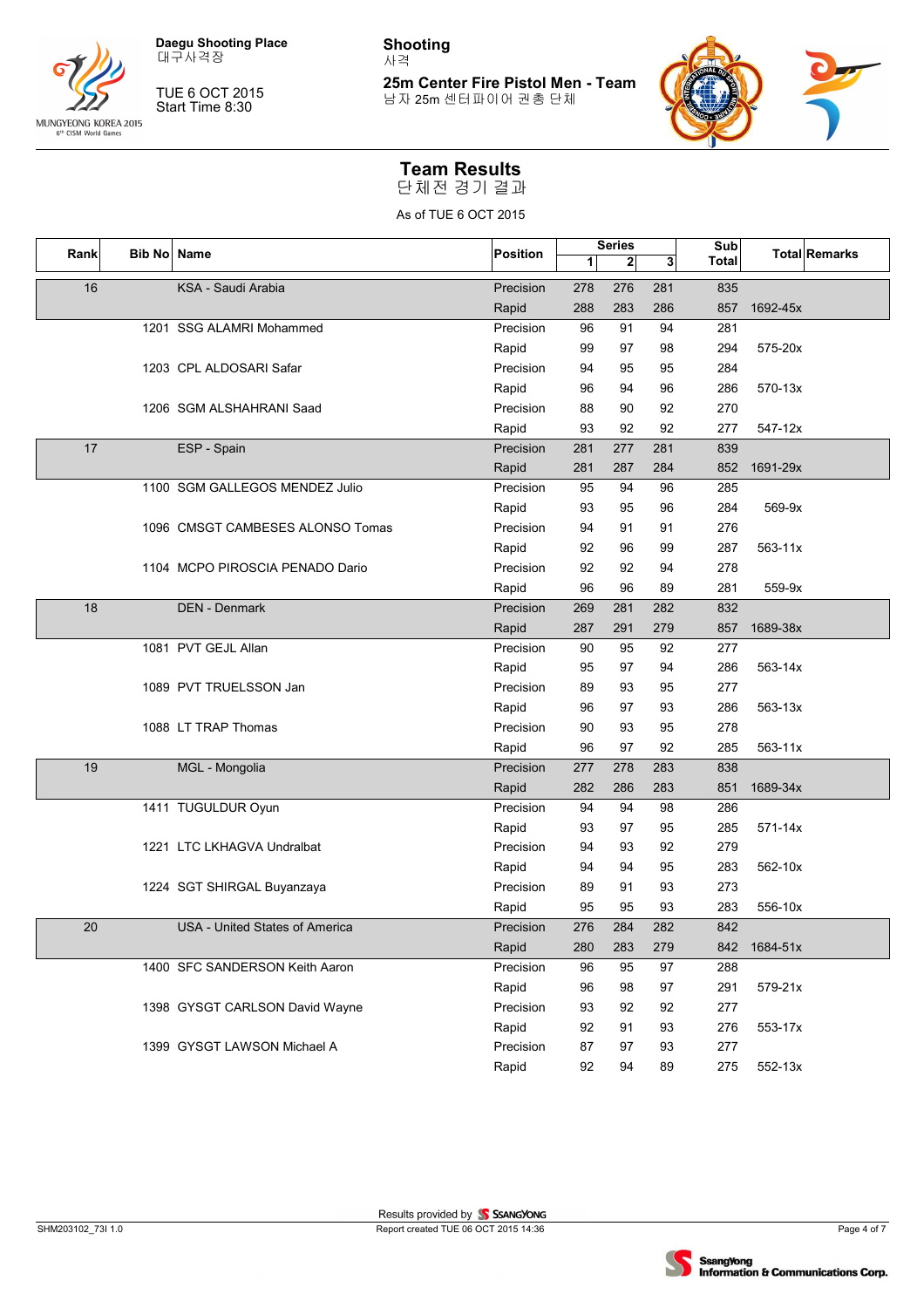

대구사격장

TUE 6 OCT 2015 Start Time 8:30

**Shooting** 사격

**25m Center Fire Pistol Men - Team** 남자 25m 센터파이어 권총 단체



#### **Team Results**

단체전 경기 결과

| Rank<br><b>Bib No</b> |  | Name                                  | Position  |     | Series       |     | <b>Sub</b>   |            | <b>Total Remarks</b> |
|-----------------------|--|---------------------------------------|-----------|-----|--------------|-----|--------------|------------|----------------------|
|                       |  |                                       |           | 1   | $\mathbf{2}$ | 3   | <b>Total</b> |            |                      |
| 21                    |  | PER - Peru                            | Precision | 279 | 278          | 286 | 843          |            |                      |
|                       |  |                                       | Rapid     | 275 | 284          | 279 | 838          | 1681-34x   |                      |
|                       |  | 1267 Col GALVEZ BOLUARTE Martin Ivan  | Precision | 93  | 97           | 96  | 286          |            |                      |
|                       |  |                                       | Rapid     | 90  | 93           | 93  | 276          | 562-14x    |                      |
|                       |  | 1264 SRA ALTAMIRANO FARFAN Kevin Luis | Precision | 93  | 89           | 93  | 275          |            |                      |
|                       |  |                                       | Rapid     | 94  | 95           | 97  | 286          | 561-11x    |                      |
|                       |  | 1268 LTC PRECIADO ROJAS Viktor Daniel | Precision | 93  | 92           | 97  | 282          |            |                      |
|                       |  |                                       | Rapid     | 91  | 96           | 89  | 276          | 558-9x     |                      |
| 22                    |  | TUN - Tunisia                         | Precision | 279 | 273          | 281 | 833          |            |                      |
|                       |  |                                       | Rapid     | 275 | 284          | 267 | 826          | 1659-30x   |                      |
|                       |  | 1378 SGT TRABELSI Raouf               | Precision | 94  | 93           | 93  | 280          |            |                      |
|                       |  |                                       | Rapid     | 90  | 95           | 90  | 275          | 555-11x    |                      |
|                       |  | 1376 SGT AZIZI Seifeddine             | Precision | 94  | 88           | 96  | 278          |            |                      |
|                       |  |                                       | Rapid     | 93  | 96           | 87  | 276          | 554-6x     |                      |
|                       |  | 1377 CPL OTHMANI Alaa                 | Precision | 91  | 92           | 92  | 275          |            |                      |
|                       |  |                                       | Rapid     | 92  | 93           | 90  | 275          | 550-13x    |                      |
| 23                    |  | IDN - Indonesia                       | Precision | 267 | 276          | 288 | 831          |            |                      |
|                       |  |                                       | Rapid     | 283 | 274          | 271 | 828          | 1659-27x   |                      |
|                       |  | 1151 CMSGT SUDARNO Sudarno            | Precision | 91  | 90           | 96  | 277          |            |                      |
|                       |  |                                       | Rapid     | 95  | 93           | 89  | 277          | 554-10x    |                      |
|                       |  | 1152 2LT TRI MARTANTO Totok           | Precision | 84  | 91           | 96  | 271          |            |                      |
|                       |  |                                       | Rapid     | 93  | 94           | 95  | 282          | $553 - 7x$ |                      |
|                       |  | 1145 CPT Iriantoni                    | Precision | 92  | 95           | 96  | 283          |            |                      |
|                       |  |                                       | Rapid     | 95  | 87           | 87  | 269          | 552-10x    |                      |
| 24                    |  | NED - Netherlands                     | Precision | 267 | 286          | 276 | 829          |            |                      |
|                       |  |                                       | Rapid     | 266 | 280          | 277 | 823          | 1652-36x   |                      |
|                       |  | 1229 LT BASTERS Robert                | Precision | 95  | 93           | 90  | 278          |            |                      |
|                       |  |                                       | Rapid     | 90  | 98           | 89  | 277          | 555-12x    |                      |
|                       |  | 1230 MAJ BROUWER de Gertjan           | Precision | 92  | 95           | 95  | 282          |            |                      |
|                       |  |                                       | Rapid     | 86  | 91           | 94  | 271          | 553-10x    |                      |
|                       |  | 1233 MAJ KLOK Ed                      | Precision | 80  | 98           | 91  | 269          |            |                      |
|                       |  |                                       | Rapid     | 90  | 91           | 94  | 275          | 544-14x    |                      |
| 25                    |  | KUW - Kuwait                          | Precision | 263 | 275          | 279 | 817          |            |                      |
|                       |  |                                       | Rapid     | 271 | 272          | 289 | 832          | 1649-29x   |                      |
|                       |  | 1415 ALMEHAINI Bader                  | Precision | 84  | 94           | 96  | 274          |            |                      |
|                       |  |                                       | Rapid     | 92  | 95           | 99  | 286          | 560-15x    |                      |
|                       |  | 1207 SFC AL ENEZI Salman              | Precision | 91  | 90           | 90  | 271          |            |                      |
|                       |  |                                       | Rapid     | 91  | 89           | 98  | 278          | 549-10x    |                      |
|                       |  | 1208 SGT ALSHEMMARI Talal             | Precision | 88  | 91           | 93  | 272          |            |                      |
|                       |  |                                       | Rapid     | 88  | 88           | 92  | 268          | 540-4x     |                      |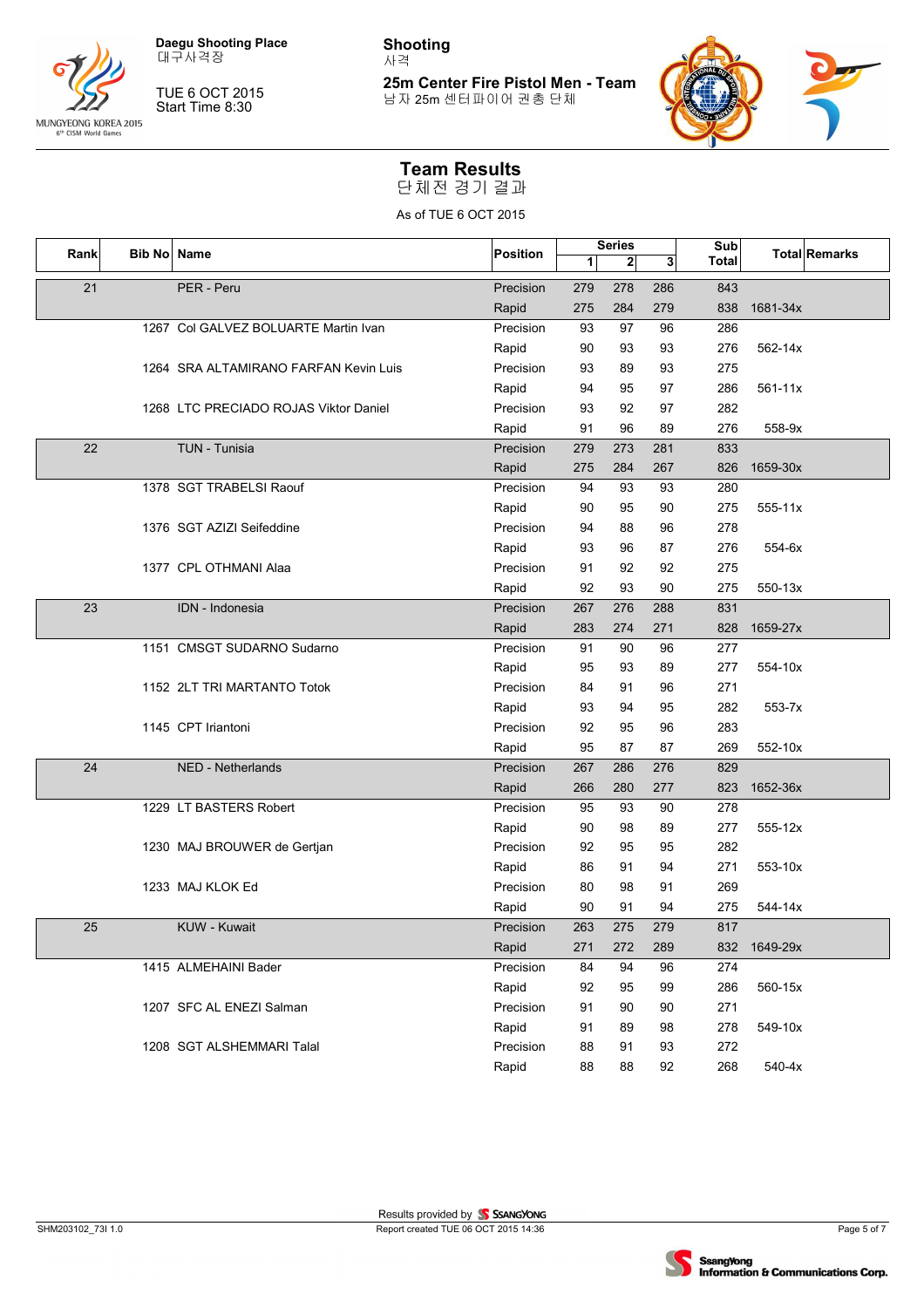

대구사격장

TUE 6 OCT 2015 Start Time 8:30

**Shooting** 사격

**25m Center Fire Pistol Men - Team** 남자 25m 센터파이어 권총 단체



#### **Team Results**

단체전 경기 결과

| Rank | Bib No Name |                                   | Position  |     | <b>Series</b> |     | Sub   |            | <b>Total Remarks</b> |
|------|-------------|-----------------------------------|-----------|-----|---------------|-----|-------|------------|----------------------|
|      |             |                                   |           | 1   | $\mathbf{2}$  | 3   | Total |            |                      |
| 26   |             | OMA - Oman                        | Precision | 266 | 274           | 264 | 804   |            |                      |
|      |             |                                   | Rapid     | 280 | 282           | 283 | 845   | 1649-24x   |                      |
|      |             | 1248 AL HASANI Said               | Precision | 84  | 91            | 94  | 269   |            |                      |
|      |             |                                   | Rapid     | 100 | 98            | 96  | 294   | 563-16x    |                      |
|      |             | 1255 AL KHATRI Hilal              | Precision | 92  | 93            | 82  | 267   |            |                      |
|      |             |                                   | Rapid     | 92  | 90            | 95  | 277   | 544-4x A 2 |                      |
|      |             | 1249 AL HASHMI Said               | Precision | 90  | 90            | 88  | 268   |            |                      |
|      |             |                                   | Rapid     | 88  | 94            | 92  | 274   | $542 - 4x$ |                      |
| 27   |             | SWE - Sweden                      | Precision | 275 | 266           | 274 | 815   |            |                      |
|      |             |                                   | Rapid     | 276 | 275           | 281 | 832   | 1647-33x   |                      |
|      |             | 1354 MAJ FYRPIL Jonas             | Precision | 91  | 94            | 94  | 279   |            |                      |
|      |             |                                   | Rapid     | 95  | 90            | 93  | 278   | 557-10x    |                      |
|      |             | 1363 CPT SJOBERG Hakan            | Precision | 91  | 89            | 90  | 270   |            |                      |
|      |             |                                   | Rapid     | 90  | 91            | 95  | 276   | 546-8x     |                      |
|      |             | 1355 LT GRANBOM Ted               | Precision | 93  | 83            | 90  | 266   |            |                      |
|      |             |                                   | Rapid     | 91  | 94            | 93  | 278   | 544-15x    |                      |
| 28   |             | <b>UAE - United Arab Emirates</b> | Precision | 280 | 276           | 280 | 836   |            |                      |
|      |             |                                   | Rapid     | 260 | 265           | 264 | 789   | 1625-29x   |                      |
|      |             | 1390 SSG ALZAABI Jasem            | Precision | 96  | 93            | 95  | 284   |            |                      |
|      |             |                                   | Rapid     | 89  | 91            | 92  | 272   | 556-14x    |                      |
|      |             | 1385 CPL ALHAMMADI Abdulla        | Precision | 95  | 95            | 94  | 284   |            |                      |
|      |             |                                   | Rapid     | 83  | 85            | 84  | 252   | 536-13x    |                      |
|      |             | 1387 CPL ALNUAIMI Sultan          | Precision | 89  | 88            | 91  | 268   |            |                      |
|      |             |                                   | Rapid     | 88  | 89            | 88  | 265   | 533-2x     |                      |
| 29   |             | RSA - South Africa                | Precision | 264 | 279           | 271 | 814   |            |                      |
|      |             |                                   | Rapid     | 262 | 261           | 255 | 778   | 1592-15x   |                      |
|      |             | 1311 WO HAVENGA Philip            | Precision | 88  | 96            | 92  | 276   |            |                      |
|      |             |                                   | Rapid     | 87  | 93            | 91  | 271   | 547-7x     |                      |
|      |             | 1313 TSGT van TONDER Daniel       | Precision | 93  | 93            | 92  | 278   |            |                      |
|      |             |                                   | Rapid     | 89  | 91            | 86  | 266   | 544-5x     |                      |
|      |             | 1312 LTC POTGIETER Everhardus     | Precision | 83  | 90            | 87  | 260   |            |                      |
|      |             |                                   | Rapid     | 86  | 77            | 78  | 241   | $501-3x$   |                      |
|      |             | CHN - China                       | Precision | 193 | 196           | 198 | 587   |            |                      |
|      |             |                                   | Rapid     | 195 | 195           | 196 | 586   | 1173-40x   |                      |
|      |             | 1052 CPT GAO Zheng                | Precision | 95  | 98            | 99  | 292   |            |                      |
|      |             |                                   | Rapid     | 98  | 100           | 98  | 296   | 588-22x    |                      |
|      |             | 1054 COL JIN Yongde               | Precision | 98  | 98            | 99  | 295   |            |                      |
|      |             |                                   | Rapid     | 97  | 95            | 98  | 290   | 585-18x    |                      |
|      |             | 1059 MAJ XIE Zhenxiang            | Precision |     |               |     |       |            |                      |
|      |             |                                   | Rapid     |     |               |     |       |            | <b>DSQ</b>           |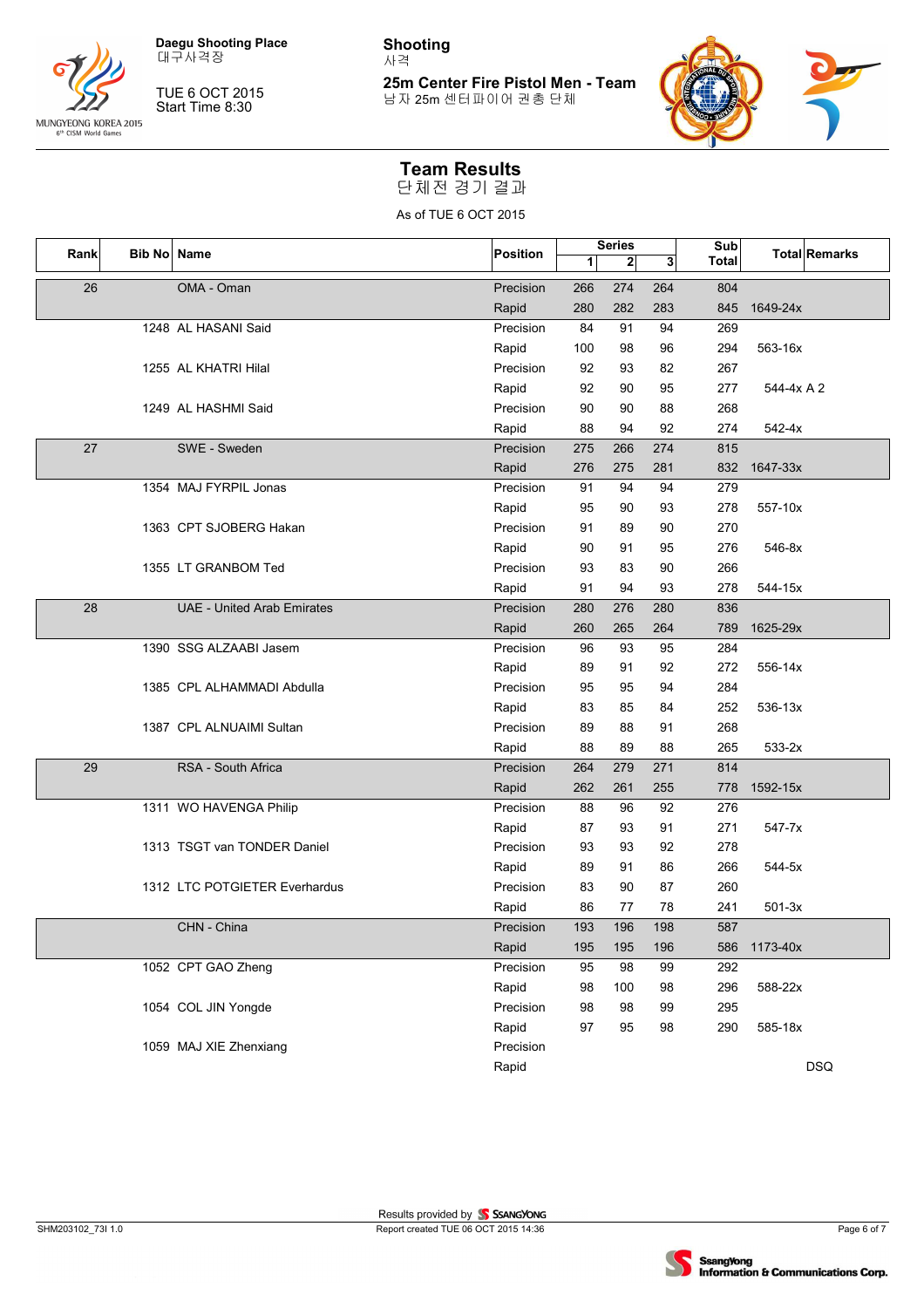

TUE 6 OCT 2015 Start Time 8:30

**Shooting** 사격

**25m Center Fire Pistol Men - Team** 남자 25m 센터파이어 권총 단체



#### **Team Results**

단체전 경기 결과

As of TUE 6 OCT 2015

| Rank | Bib No Name |                                        | Position  |     | <b>Series</b> |     | Sub          | <b>Total Remarks</b> |
|------|-------------|----------------------------------------|-----------|-----|---------------|-----|--------------|----------------------|
|      |             |                                        |           | 1   | $\mathbf{2}$  | 3   | <b>Total</b> |                      |
|      |             | IRI - Iran                             | Precision | 187 | 196           | 193 | 576          |                      |
|      |             |                                        | Rapid     | 197 | 186           | 190 | 573          | 1149-33x             |
|      |             | 1172 SGT TAHERIROUZBAHANI Mohammadreza | Precision | 93  | 99            | 98  | 290          |                      |
|      |             |                                        | Rapid     | 99  | 91            | 97  | 287          | 577-17x              |
|      |             | 1167 MAJ ABBASIZOGHI Jamal             | Precision | 94  | 97            | 95  | 286          |                      |
|      |             |                                        | Rapid     | 98  | 95            | 93  | 286          | 572-16x              |
|      |             | 1169 SGT BARKHORDARI Ebrahim           | Precision |     |               |     |              |                      |
|      |             |                                        | Rapid     |     |               |     |              | <b>DSQ</b>           |
|      |             | KOR - Korea, R.                        | Precision | 195 | 188           | 193 | 576          |                      |
|      |             |                                        | Rapid     | 197 | 195           | 194 | 586          | 1162-42x             |
|      |             | 1185 SGT CHOI Yong Hoo                 | Precision | 98  | 95            | 98  | 291          |                      |
|      |             |                                        | Rapid     | 99  | 97            | 97  | 293          | 584-23x              |
|      |             | 1191 MSG KIM Jin II                    | Precision | 97  | 93            | 95  | 285          |                      |
|      |             |                                        | Rapid     | 98  | 98            | 97  | 293          | 578-19x              |
|      |             | 1199 SSG SONG Jong Ho                  | Precision |     |               |     |              |                      |
|      |             |                                        | Rapid     |     |               |     |              | <b>DSQ</b>           |
|      |             |                                        |           |     |               |     |              |                      |

**A 2** Athlete 1255 AL KHATRI HILAL (OMA) - ISSF Rule 8.7.6.2(d) Load with more than 5 cartridges

**DSQ** Athlete 1059 XIE ZHENXIANG (CHN) - ISSF Rule 8.4.2.3 Shooter failed the trigger weight test - DSQ

**DSQ** Athlete 1169 BARKHORDARI EBRAHIM (IRI) - ISSF Rule 8.12 Pistol did not fit into measuring box

**DSQ** Athlete 1199 SONG JONG HO (KOR) - ISSF Rule 8.4.2.3 Shooter failed the trigger weight test - DSQ **LEGE** 

| ILEGEND<br><b>Bib No</b><br>x | <b>Bib Number</b><br>Inner Ten | <b>CR</b> | CISM World Record             | <b>DSQ</b> | Disqualified |
|-------------------------------|--------------------------------|-----------|-------------------------------|------------|--------------|
|                               |                                |           | Results provided by CSANGYONG |            |              |

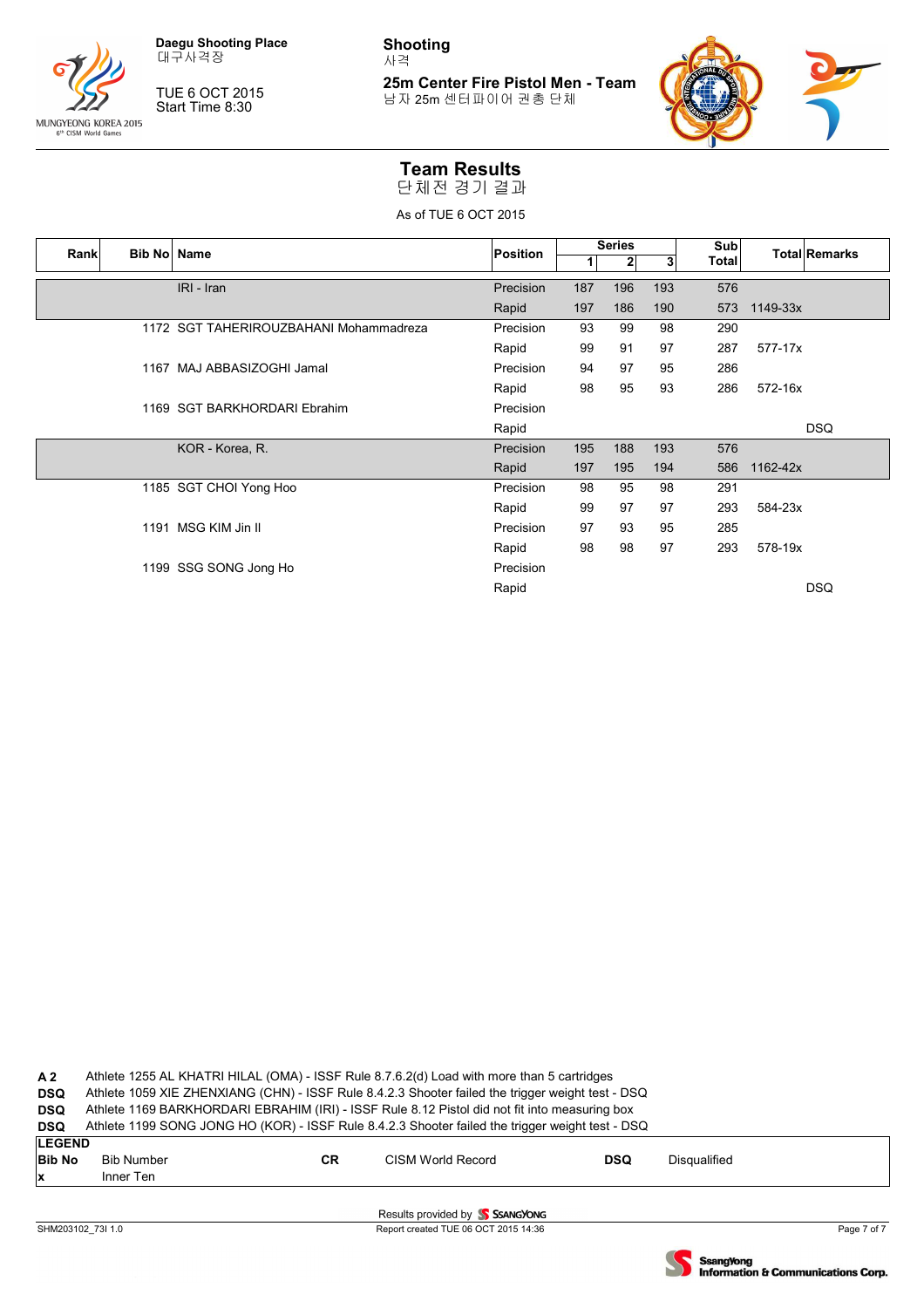

**Record**

SAT 10 OCT 2015 Start Time 9:00

**Shooting** 사격

**25m Military Rapid Fire Pistol Men** 남자 25m 군속사 권총



**Results** 경기 결과

| <b>Series</b><br>Sub<br><b>Bib</b><br>Nation Stage<br>Total Remarks<br>Name<br>Rank<br><b>No</b><br>$\mathbf{2}$<br>$\mathbf{3}$<br>Total<br>$\mathbf{1}$<br>98<br>295<br>1199 SSG SONG Jong Ho<br><b>KOR</b><br>Stage1<br>99<br>98<br>1<br>Stage2<br>100<br>99<br>96<br>295<br>590-24x<br>293<br><b>CHN</b><br>Stage1<br>98<br>97<br>98<br>2<br>1059 MAJ XIE Zhenxiang<br>Stage2<br>99<br>98<br>98<br>295<br>588-28x<br>CZE<br>98<br>295<br>1078 SFC TEHAN Tomas<br>Stage1<br>99<br>98<br>3<br>Stage2<br>97<br>98<br>97<br>292 587-23x<br>95<br>294<br>1323 CPT KLIMOV Alexey<br><b>RUS</b><br>Stage1<br>99<br>100<br>4<br>98<br>Stage2<br>97<br>97<br>292 586-16x<br>97<br>293<br>1054 COL JIN Yongde<br><b>CHN</b><br>Stage1<br>97<br>5<br>99<br>98<br>292 585-28x<br>Stage2<br>98<br>96<br>296<br>1185 SGT CHOI Yong Hoo<br>KOR.<br>Stage1<br>99<br>98<br>99<br>6<br>Stage2<br>97<br>94<br>289 585-20x<br>98<br>293<br>1304 PVT OLEG Engachev<br>QAT<br>Stage1<br>98<br>98<br>97<br>7<br>292 585-15x<br>Stage2<br>97<br>96<br>99<br>293<br>1242 PVT HOVD Lasse<br><b>NOR</b><br>Stage1<br>99<br>98<br>96<br>8<br>Stage2<br>96<br>98<br>290<br>583-20x<br>96<br><b>FIN</b><br>296<br>1120 LT TALVITIE Marko<br>99<br>97<br>100<br>Stage1<br>9<br>Stage2<br>99<br>93<br>95<br>287<br>583-13x<br>1241 2LT HEMBRE Paal<br>95<br>292<br>NOR<br>Stage1<br>98<br>99<br>10<br>Stage2<br>99<br>95<br>96<br>290<br>582-22x<br>96<br>290<br><b>IND</b><br>97<br>97<br>1166 SEA YADAV Rajat Kumar<br>Stage1<br>11<br>99<br>Stage2<br>99<br>94<br>292 582-17x<br>1130 PFC GEIS Oliver<br>97<br>289<br><b>GER</b><br>Stage1<br>96<br>96<br>12<br>293<br>Stage2<br>99<br>95<br>99<br>582-16x<br>293<br>1396 MAJ PETRIV Oleksandr<br><b>UKR</b><br>Stage1<br>98<br>97<br>98<br>13<br>95<br>Stage2<br>289<br>582-16x<br>96<br>98<br>97<br>290<br>1307 MSG CAZAN lulica<br>ROU<br>Stage1<br>97<br>96<br>14<br>Stage2<br>97<br>97<br>290<br>580-15x<br>96<br>295<br>1274 PO2C DANILUK Piotr Janusz<br>POL<br>Stage1<br>98<br>99<br>98<br>15<br>Stage2<br>93<br>97<br>285<br>580-11x<br>95<br><b>KOR</b><br>98<br>293<br>1191 MSG KIM Jin II<br>Stage1<br>99<br>96<br>16<br>96<br>Stage2<br>98<br>92<br>286 579-21x<br>294<br><b>TUR</b><br>Stage1<br>98<br>97<br>17 1384 SGM VARLIK Ozgur<br>99<br>Stage2<br>94<br>94<br>285<br>579-18x<br>97<br>SUI<br>Stage1<br>96<br>288<br>1349 SGT LOETSCHER Sandro<br>97<br>95<br>18<br>Stage2<br>291 579-16x<br>95<br>99<br>97<br>98<br>292<br>1052 CPT GAO Zheng<br><b>CHN</b><br>Stage1<br>98<br>96<br>19<br>Stage2<br>97<br>92<br>286 578-22x<br>97<br><b>EST</b><br>289<br>1108 CPL OLESK Peeter<br>Stage1<br>96<br>100<br>93<br>20<br>Stage2<br>96<br>98<br>95<br>289 578-14x<br>1015 LTC DUARTE Emerson<br><b>BRA</b><br>95<br>285<br>Stage1<br>97<br>93<br>21<br>100<br>97<br>Stage2<br>95<br>292 577-22x | CR | 593 Giovanni Bossi | AUT | 1 JUL 1995 |  | <b>CISM Military World Games</b> | ltaly(ITA) |  |
|------------------------------------------------------------------------------------------------------------------------------------------------------------------------------------------------------------------------------------------------------------------------------------------------------------------------------------------------------------------------------------------------------------------------------------------------------------------------------------------------------------------------------------------------------------------------------------------------------------------------------------------------------------------------------------------------------------------------------------------------------------------------------------------------------------------------------------------------------------------------------------------------------------------------------------------------------------------------------------------------------------------------------------------------------------------------------------------------------------------------------------------------------------------------------------------------------------------------------------------------------------------------------------------------------------------------------------------------------------------------------------------------------------------------------------------------------------------------------------------------------------------------------------------------------------------------------------------------------------------------------------------------------------------------------------------------------------------------------------------------------------------------------------------------------------------------------------------------------------------------------------------------------------------------------------------------------------------------------------------------------------------------------------------------------------------------------------------------------------------------------------------------------------------------------------------------------------------------------------------------------------------------------------------------------------------------------------------------------------------------------------------------------------------------------------------------------------------------------------------------------------------------------------------------------------------------------------------------------------------------------------------------------------------------------------------------------------------------------------------------------------------------------------------------------------------------------------------|----|--------------------|-----|------------|--|----------------------------------|------------|--|
|                                                                                                                                                                                                                                                                                                                                                                                                                                                                                                                                                                                                                                                                                                                                                                                                                                                                                                                                                                                                                                                                                                                                                                                                                                                                                                                                                                                                                                                                                                                                                                                                                                                                                                                                                                                                                                                                                                                                                                                                                                                                                                                                                                                                                                                                                                                                                                                                                                                                                                                                                                                                                                                                                                                                                                                                                                          |    |                    |     |            |  |                                  |            |  |
|                                                                                                                                                                                                                                                                                                                                                                                                                                                                                                                                                                                                                                                                                                                                                                                                                                                                                                                                                                                                                                                                                                                                                                                                                                                                                                                                                                                                                                                                                                                                                                                                                                                                                                                                                                                                                                                                                                                                                                                                                                                                                                                                                                                                                                                                                                                                                                                                                                                                                                                                                                                                                                                                                                                                                                                                                                          |    |                    |     |            |  |                                  |            |  |
|                                                                                                                                                                                                                                                                                                                                                                                                                                                                                                                                                                                                                                                                                                                                                                                                                                                                                                                                                                                                                                                                                                                                                                                                                                                                                                                                                                                                                                                                                                                                                                                                                                                                                                                                                                                                                                                                                                                                                                                                                                                                                                                                                                                                                                                                                                                                                                                                                                                                                                                                                                                                                                                                                                                                                                                                                                          |    |                    |     |            |  |                                  |            |  |
|                                                                                                                                                                                                                                                                                                                                                                                                                                                                                                                                                                                                                                                                                                                                                                                                                                                                                                                                                                                                                                                                                                                                                                                                                                                                                                                                                                                                                                                                                                                                                                                                                                                                                                                                                                                                                                                                                                                                                                                                                                                                                                                                                                                                                                                                                                                                                                                                                                                                                                                                                                                                                                                                                                                                                                                                                                          |    |                    |     |            |  |                                  |            |  |
|                                                                                                                                                                                                                                                                                                                                                                                                                                                                                                                                                                                                                                                                                                                                                                                                                                                                                                                                                                                                                                                                                                                                                                                                                                                                                                                                                                                                                                                                                                                                                                                                                                                                                                                                                                                                                                                                                                                                                                                                                                                                                                                                                                                                                                                                                                                                                                                                                                                                                                                                                                                                                                                                                                                                                                                                                                          |    |                    |     |            |  |                                  |            |  |
|                                                                                                                                                                                                                                                                                                                                                                                                                                                                                                                                                                                                                                                                                                                                                                                                                                                                                                                                                                                                                                                                                                                                                                                                                                                                                                                                                                                                                                                                                                                                                                                                                                                                                                                                                                                                                                                                                                                                                                                                                                                                                                                                                                                                                                                                                                                                                                                                                                                                                                                                                                                                                                                                                                                                                                                                                                          |    |                    |     |            |  |                                  |            |  |
|                                                                                                                                                                                                                                                                                                                                                                                                                                                                                                                                                                                                                                                                                                                                                                                                                                                                                                                                                                                                                                                                                                                                                                                                                                                                                                                                                                                                                                                                                                                                                                                                                                                                                                                                                                                                                                                                                                                                                                                                                                                                                                                                                                                                                                                                                                                                                                                                                                                                                                                                                                                                                                                                                                                                                                                                                                          |    |                    |     |            |  |                                  |            |  |
|                                                                                                                                                                                                                                                                                                                                                                                                                                                                                                                                                                                                                                                                                                                                                                                                                                                                                                                                                                                                                                                                                                                                                                                                                                                                                                                                                                                                                                                                                                                                                                                                                                                                                                                                                                                                                                                                                                                                                                                                                                                                                                                                                                                                                                                                                                                                                                                                                                                                                                                                                                                                                                                                                                                                                                                                                                          |    |                    |     |            |  |                                  |            |  |
|                                                                                                                                                                                                                                                                                                                                                                                                                                                                                                                                                                                                                                                                                                                                                                                                                                                                                                                                                                                                                                                                                                                                                                                                                                                                                                                                                                                                                                                                                                                                                                                                                                                                                                                                                                                                                                                                                                                                                                                                                                                                                                                                                                                                                                                                                                                                                                                                                                                                                                                                                                                                                                                                                                                                                                                                                                          |    |                    |     |            |  |                                  |            |  |
|                                                                                                                                                                                                                                                                                                                                                                                                                                                                                                                                                                                                                                                                                                                                                                                                                                                                                                                                                                                                                                                                                                                                                                                                                                                                                                                                                                                                                                                                                                                                                                                                                                                                                                                                                                                                                                                                                                                                                                                                                                                                                                                                                                                                                                                                                                                                                                                                                                                                                                                                                                                                                                                                                                                                                                                                                                          |    |                    |     |            |  |                                  |            |  |
|                                                                                                                                                                                                                                                                                                                                                                                                                                                                                                                                                                                                                                                                                                                                                                                                                                                                                                                                                                                                                                                                                                                                                                                                                                                                                                                                                                                                                                                                                                                                                                                                                                                                                                                                                                                                                                                                                                                                                                                                                                                                                                                                                                                                                                                                                                                                                                                                                                                                                                                                                                                                                                                                                                                                                                                                                                          |    |                    |     |            |  |                                  |            |  |
|                                                                                                                                                                                                                                                                                                                                                                                                                                                                                                                                                                                                                                                                                                                                                                                                                                                                                                                                                                                                                                                                                                                                                                                                                                                                                                                                                                                                                                                                                                                                                                                                                                                                                                                                                                                                                                                                                                                                                                                                                                                                                                                                                                                                                                                                                                                                                                                                                                                                                                                                                                                                                                                                                                                                                                                                                                          |    |                    |     |            |  |                                  |            |  |
|                                                                                                                                                                                                                                                                                                                                                                                                                                                                                                                                                                                                                                                                                                                                                                                                                                                                                                                                                                                                                                                                                                                                                                                                                                                                                                                                                                                                                                                                                                                                                                                                                                                                                                                                                                                                                                                                                                                                                                                                                                                                                                                                                                                                                                                                                                                                                                                                                                                                                                                                                                                                                                                                                                                                                                                                                                          |    |                    |     |            |  |                                  |            |  |
|                                                                                                                                                                                                                                                                                                                                                                                                                                                                                                                                                                                                                                                                                                                                                                                                                                                                                                                                                                                                                                                                                                                                                                                                                                                                                                                                                                                                                                                                                                                                                                                                                                                                                                                                                                                                                                                                                                                                                                                                                                                                                                                                                                                                                                                                                                                                                                                                                                                                                                                                                                                                                                                                                                                                                                                                                                          |    |                    |     |            |  |                                  |            |  |
|                                                                                                                                                                                                                                                                                                                                                                                                                                                                                                                                                                                                                                                                                                                                                                                                                                                                                                                                                                                                                                                                                                                                                                                                                                                                                                                                                                                                                                                                                                                                                                                                                                                                                                                                                                                                                                                                                                                                                                                                                                                                                                                                                                                                                                                                                                                                                                                                                                                                                                                                                                                                                                                                                                                                                                                                                                          |    |                    |     |            |  |                                  |            |  |
|                                                                                                                                                                                                                                                                                                                                                                                                                                                                                                                                                                                                                                                                                                                                                                                                                                                                                                                                                                                                                                                                                                                                                                                                                                                                                                                                                                                                                                                                                                                                                                                                                                                                                                                                                                                                                                                                                                                                                                                                                                                                                                                                                                                                                                                                                                                                                                                                                                                                                                                                                                                                                                                                                                                                                                                                                                          |    |                    |     |            |  |                                  |            |  |
|                                                                                                                                                                                                                                                                                                                                                                                                                                                                                                                                                                                                                                                                                                                                                                                                                                                                                                                                                                                                                                                                                                                                                                                                                                                                                                                                                                                                                                                                                                                                                                                                                                                                                                                                                                                                                                                                                                                                                                                                                                                                                                                                                                                                                                                                                                                                                                                                                                                                                                                                                                                                                                                                                                                                                                                                                                          |    |                    |     |            |  |                                  |            |  |
|                                                                                                                                                                                                                                                                                                                                                                                                                                                                                                                                                                                                                                                                                                                                                                                                                                                                                                                                                                                                                                                                                                                                                                                                                                                                                                                                                                                                                                                                                                                                                                                                                                                                                                                                                                                                                                                                                                                                                                                                                                                                                                                                                                                                                                                                                                                                                                                                                                                                                                                                                                                                                                                                                                                                                                                                                                          |    |                    |     |            |  |                                  |            |  |
|                                                                                                                                                                                                                                                                                                                                                                                                                                                                                                                                                                                                                                                                                                                                                                                                                                                                                                                                                                                                                                                                                                                                                                                                                                                                                                                                                                                                                                                                                                                                                                                                                                                                                                                                                                                                                                                                                                                                                                                                                                                                                                                                                                                                                                                                                                                                                                                                                                                                                                                                                                                                                                                                                                                                                                                                                                          |    |                    |     |            |  |                                  |            |  |
|                                                                                                                                                                                                                                                                                                                                                                                                                                                                                                                                                                                                                                                                                                                                                                                                                                                                                                                                                                                                                                                                                                                                                                                                                                                                                                                                                                                                                                                                                                                                                                                                                                                                                                                                                                                                                                                                                                                                                                                                                                                                                                                                                                                                                                                                                                                                                                                                                                                                                                                                                                                                                                                                                                                                                                                                                                          |    |                    |     |            |  |                                  |            |  |
|                                                                                                                                                                                                                                                                                                                                                                                                                                                                                                                                                                                                                                                                                                                                                                                                                                                                                                                                                                                                                                                                                                                                                                                                                                                                                                                                                                                                                                                                                                                                                                                                                                                                                                                                                                                                                                                                                                                                                                                                                                                                                                                                                                                                                                                                                                                                                                                                                                                                                                                                                                                                                                                                                                                                                                                                                                          |    |                    |     |            |  |                                  |            |  |
|                                                                                                                                                                                                                                                                                                                                                                                                                                                                                                                                                                                                                                                                                                                                                                                                                                                                                                                                                                                                                                                                                                                                                                                                                                                                                                                                                                                                                                                                                                                                                                                                                                                                                                                                                                                                                                                                                                                                                                                                                                                                                                                                                                                                                                                                                                                                                                                                                                                                                                                                                                                                                                                                                                                                                                                                                                          |    |                    |     |            |  |                                  |            |  |
|                                                                                                                                                                                                                                                                                                                                                                                                                                                                                                                                                                                                                                                                                                                                                                                                                                                                                                                                                                                                                                                                                                                                                                                                                                                                                                                                                                                                                                                                                                                                                                                                                                                                                                                                                                                                                                                                                                                                                                                                                                                                                                                                                                                                                                                                                                                                                                                                                                                                                                                                                                                                                                                                                                                                                                                                                                          |    |                    |     |            |  |                                  |            |  |
|                                                                                                                                                                                                                                                                                                                                                                                                                                                                                                                                                                                                                                                                                                                                                                                                                                                                                                                                                                                                                                                                                                                                                                                                                                                                                                                                                                                                                                                                                                                                                                                                                                                                                                                                                                                                                                                                                                                                                                                                                                                                                                                                                                                                                                                                                                                                                                                                                                                                                                                                                                                                                                                                                                                                                                                                                                          |    |                    |     |            |  |                                  |            |  |
|                                                                                                                                                                                                                                                                                                                                                                                                                                                                                                                                                                                                                                                                                                                                                                                                                                                                                                                                                                                                                                                                                                                                                                                                                                                                                                                                                                                                                                                                                                                                                                                                                                                                                                                                                                                                                                                                                                                                                                                                                                                                                                                                                                                                                                                                                                                                                                                                                                                                                                                                                                                                                                                                                                                                                                                                                                          |    |                    |     |            |  |                                  |            |  |
|                                                                                                                                                                                                                                                                                                                                                                                                                                                                                                                                                                                                                                                                                                                                                                                                                                                                                                                                                                                                                                                                                                                                                                                                                                                                                                                                                                                                                                                                                                                                                                                                                                                                                                                                                                                                                                                                                                                                                                                                                                                                                                                                                                                                                                                                                                                                                                                                                                                                                                                                                                                                                                                                                                                                                                                                                                          |    |                    |     |            |  |                                  |            |  |
|                                                                                                                                                                                                                                                                                                                                                                                                                                                                                                                                                                                                                                                                                                                                                                                                                                                                                                                                                                                                                                                                                                                                                                                                                                                                                                                                                                                                                                                                                                                                                                                                                                                                                                                                                                                                                                                                                                                                                                                                                                                                                                                                                                                                                                                                                                                                                                                                                                                                                                                                                                                                                                                                                                                                                                                                                                          |    |                    |     |            |  |                                  |            |  |
|                                                                                                                                                                                                                                                                                                                                                                                                                                                                                                                                                                                                                                                                                                                                                                                                                                                                                                                                                                                                                                                                                                                                                                                                                                                                                                                                                                                                                                                                                                                                                                                                                                                                                                                                                                                                                                                                                                                                                                                                                                                                                                                                                                                                                                                                                                                                                                                                                                                                                                                                                                                                                                                                                                                                                                                                                                          |    |                    |     |            |  |                                  |            |  |
|                                                                                                                                                                                                                                                                                                                                                                                                                                                                                                                                                                                                                                                                                                                                                                                                                                                                                                                                                                                                                                                                                                                                                                                                                                                                                                                                                                                                                                                                                                                                                                                                                                                                                                                                                                                                                                                                                                                                                                                                                                                                                                                                                                                                                                                                                                                                                                                                                                                                                                                                                                                                                                                                                                                                                                                                                                          |    |                    |     |            |  |                                  |            |  |
|                                                                                                                                                                                                                                                                                                                                                                                                                                                                                                                                                                                                                                                                                                                                                                                                                                                                                                                                                                                                                                                                                                                                                                                                                                                                                                                                                                                                                                                                                                                                                                                                                                                                                                                                                                                                                                                                                                                                                                                                                                                                                                                                                                                                                                                                                                                                                                                                                                                                                                                                                                                                                                                                                                                                                                                                                                          |    |                    |     |            |  |                                  |            |  |
|                                                                                                                                                                                                                                                                                                                                                                                                                                                                                                                                                                                                                                                                                                                                                                                                                                                                                                                                                                                                                                                                                                                                                                                                                                                                                                                                                                                                                                                                                                                                                                                                                                                                                                                                                                                                                                                                                                                                                                                                                                                                                                                                                                                                                                                                                                                                                                                                                                                                                                                                                                                                                                                                                                                                                                                                                                          |    |                    |     |            |  |                                  |            |  |
|                                                                                                                                                                                                                                                                                                                                                                                                                                                                                                                                                                                                                                                                                                                                                                                                                                                                                                                                                                                                                                                                                                                                                                                                                                                                                                                                                                                                                                                                                                                                                                                                                                                                                                                                                                                                                                                                                                                                                                                                                                                                                                                                                                                                                                                                                                                                                                                                                                                                                                                                                                                                                                                                                                                                                                                                                                          |    |                    |     |            |  |                                  |            |  |
|                                                                                                                                                                                                                                                                                                                                                                                                                                                                                                                                                                                                                                                                                                                                                                                                                                                                                                                                                                                                                                                                                                                                                                                                                                                                                                                                                                                                                                                                                                                                                                                                                                                                                                                                                                                                                                                                                                                                                                                                                                                                                                                                                                                                                                                                                                                                                                                                                                                                                                                                                                                                                                                                                                                                                                                                                                          |    |                    |     |            |  |                                  |            |  |
|                                                                                                                                                                                                                                                                                                                                                                                                                                                                                                                                                                                                                                                                                                                                                                                                                                                                                                                                                                                                                                                                                                                                                                                                                                                                                                                                                                                                                                                                                                                                                                                                                                                                                                                                                                                                                                                                                                                                                                                                                                                                                                                                                                                                                                                                                                                                                                                                                                                                                                                                                                                                                                                                                                                                                                                                                                          |    |                    |     |            |  |                                  |            |  |
|                                                                                                                                                                                                                                                                                                                                                                                                                                                                                                                                                                                                                                                                                                                                                                                                                                                                                                                                                                                                                                                                                                                                                                                                                                                                                                                                                                                                                                                                                                                                                                                                                                                                                                                                                                                                                                                                                                                                                                                                                                                                                                                                                                                                                                                                                                                                                                                                                                                                                                                                                                                                                                                                                                                                                                                                                                          |    |                    |     |            |  |                                  |            |  |
|                                                                                                                                                                                                                                                                                                                                                                                                                                                                                                                                                                                                                                                                                                                                                                                                                                                                                                                                                                                                                                                                                                                                                                                                                                                                                                                                                                                                                                                                                                                                                                                                                                                                                                                                                                                                                                                                                                                                                                                                                                                                                                                                                                                                                                                                                                                                                                                                                                                                                                                                                                                                                                                                                                                                                                                                                                          |    |                    |     |            |  |                                  |            |  |
|                                                                                                                                                                                                                                                                                                                                                                                                                                                                                                                                                                                                                                                                                                                                                                                                                                                                                                                                                                                                                                                                                                                                                                                                                                                                                                                                                                                                                                                                                                                                                                                                                                                                                                                                                                                                                                                                                                                                                                                                                                                                                                                                                                                                                                                                                                                                                                                                                                                                                                                                                                                                                                                                                                                                                                                                                                          |    |                    |     |            |  |                                  |            |  |
|                                                                                                                                                                                                                                                                                                                                                                                                                                                                                                                                                                                                                                                                                                                                                                                                                                                                                                                                                                                                                                                                                                                                                                                                                                                                                                                                                                                                                                                                                                                                                                                                                                                                                                                                                                                                                                                                                                                                                                                                                                                                                                                                                                                                                                                                                                                                                                                                                                                                                                                                                                                                                                                                                                                                                                                                                                          |    |                    |     |            |  |                                  |            |  |
|                                                                                                                                                                                                                                                                                                                                                                                                                                                                                                                                                                                                                                                                                                                                                                                                                                                                                                                                                                                                                                                                                                                                                                                                                                                                                                                                                                                                                                                                                                                                                                                                                                                                                                                                                                                                                                                                                                                                                                                                                                                                                                                                                                                                                                                                                                                                                                                                                                                                                                                                                                                                                                                                                                                                                                                                                                          |    |                    |     |            |  |                                  |            |  |
|                                                                                                                                                                                                                                                                                                                                                                                                                                                                                                                                                                                                                                                                                                                                                                                                                                                                                                                                                                                                                                                                                                                                                                                                                                                                                                                                                                                                                                                                                                                                                                                                                                                                                                                                                                                                                                                                                                                                                                                                                                                                                                                                                                                                                                                                                                                                                                                                                                                                                                                                                                                                                                                                                                                                                                                                                                          |    |                    |     |            |  |                                  |            |  |
|                                                                                                                                                                                                                                                                                                                                                                                                                                                                                                                                                                                                                                                                                                                                                                                                                                                                                                                                                                                                                                                                                                                                                                                                                                                                                                                                                                                                                                                                                                                                                                                                                                                                                                                                                                                                                                                                                                                                                                                                                                                                                                                                                                                                                                                                                                                                                                                                                                                                                                                                                                                                                                                                                                                                                                                                                                          |    |                    |     |            |  |                                  |            |  |
|                                                                                                                                                                                                                                                                                                                                                                                                                                                                                                                                                                                                                                                                                                                                                                                                                                                                                                                                                                                                                                                                                                                                                                                                                                                                                                                                                                                                                                                                                                                                                                                                                                                                                                                                                                                                                                                                                                                                                                                                                                                                                                                                                                                                                                                                                                                                                                                                                                                                                                                                                                                                                                                                                                                                                                                                                                          |    |                    |     |            |  |                                  |            |  |
|                                                                                                                                                                                                                                                                                                                                                                                                                                                                                                                                                                                                                                                                                                                                                                                                                                                                                                                                                                                                                                                                                                                                                                                                                                                                                                                                                                                                                                                                                                                                                                                                                                                                                                                                                                                                                                                                                                                                                                                                                                                                                                                                                                                                                                                                                                                                                                                                                                                                                                                                                                                                                                                                                                                                                                                                                                          |    |                    |     |            |  |                                  |            |  |
|                                                                                                                                                                                                                                                                                                                                                                                                                                                                                                                                                                                                                                                                                                                                                                                                                                                                                                                                                                                                                                                                                                                                                                                                                                                                                                                                                                                                                                                                                                                                                                                                                                                                                                                                                                                                                                                                                                                                                                                                                                                                                                                                                                                                                                                                                                                                                                                                                                                                                                                                                                                                                                                                                                                                                                                                                                          |    |                    |     |            |  |                                  |            |  |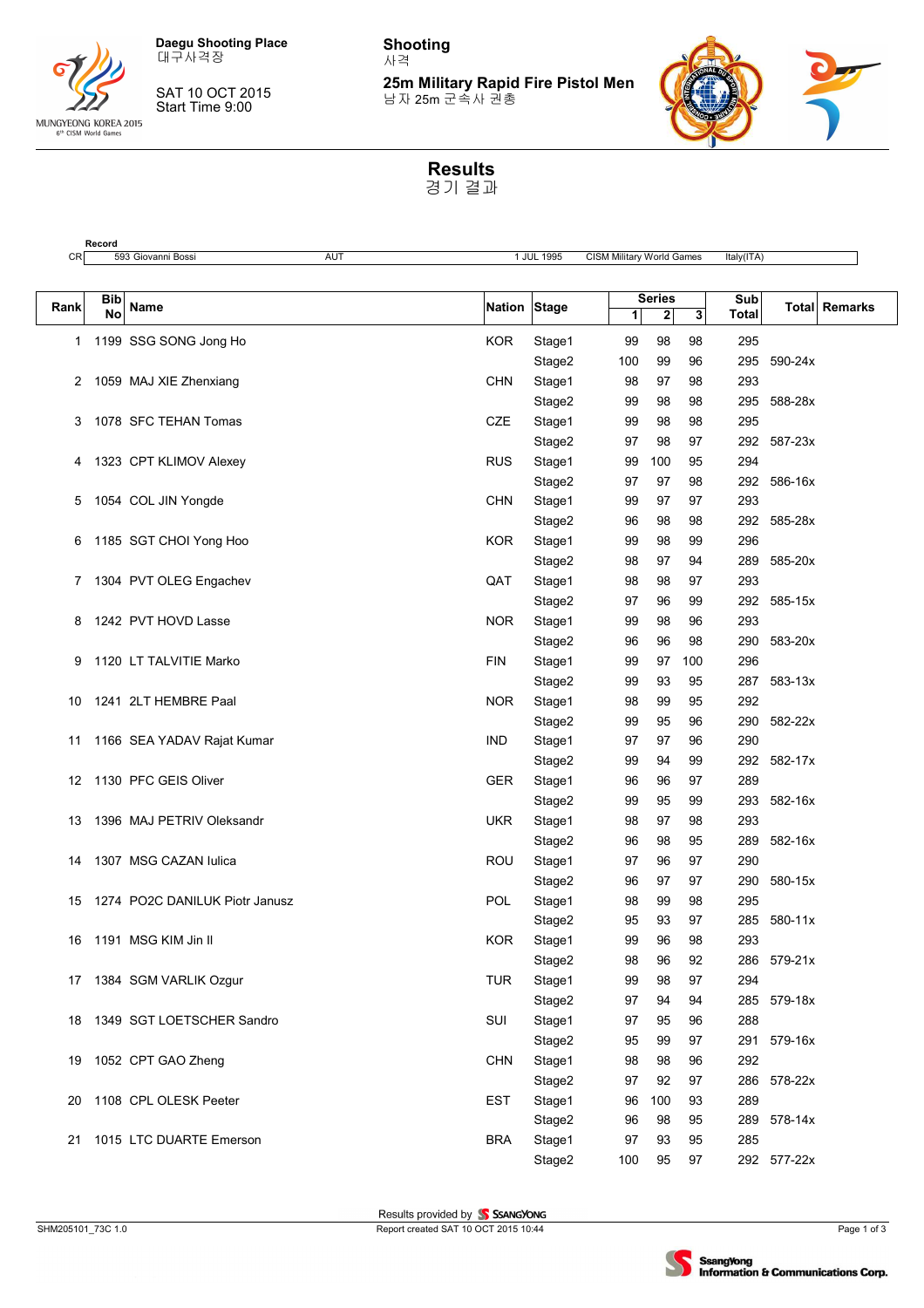



SAT 10 OCT 2015 Start Time 9:00

**Shooting** 사격

**25m Military Rapid Fire Pistol Men** 남자 25m 군속사 권총



**Results** 경기 결과

|      | Bib |                                           |              |                  |          | <b>Series</b> |          | Sub        |             |               |
|------|-----|-------------------------------------------|--------------|------------------|----------|---------------|----------|------------|-------------|---------------|
| Rank | No  | Name                                      | Nation Stage |                  | 1        | $\mathbf{2}$  | 3        | Total      |             | Total Remarks |
| 22   |     | 1382 SMSGT KILIC Murat                    | TUR          | Stage1           | 99       | 96            | 98       | 293        |             |               |
|      |     |                                           |              | Stage2           | 96       | 94            | 94       | 284        | 577-19x     |               |
| 23   |     | 1125 WO RIEDINGER Thierry                 | <b>FRA</b>   | Stage1           | 97       | 96            | 96       | 289        |             |               |
|      |     |                                           |              | Stage2           | 98       | 93            | 97       | 288        | $577 - 12x$ |               |
| 24   |     | 1320 WO GURYANOV Anton                    | <b>RUS</b>   | Stage1           | 99       | 96            | 97       | 292        |             |               |
|      |     |                                           |              | Stage2           | 96       | 92            | 96       | 284        | 576-21x     |               |
| 25   |     | 1003 WO PAVLIS Karl                       | <b>AUT</b>   | Stage1           | 98       | 97            | 96       | 291        |             |               |
|      |     |                                           |              | Stage2           | 99       | 93            | 93       | 285        | 576-15x     |               |
| 26   |     | 1411 TUGULDUR Oyun                        | <b>MGL</b>   | Stage1           | 96       | 95            | 96       | 287        |             |               |
|      |     |                                           |              | Stage2           | 97       | 92            | 99       | 288        | 575-19x     |               |
| 27   |     | 1400 SFC SANDERSON Keith Aaron            | <b>USA</b>   | Stage1           | 100      | 98            | 97       | 295        |             |               |
|      |     |                                           |              | Stage2           | 96       | 98            | 84       | 278        | 573-22x     |               |
| 28   |     | 1409 PVT BIDNIAK Ivan                     | QAT          | Stage1           | 96       | 97            | 98       | 291        |             |               |
|      |     |                                           |              | Stage2           | 97       | 95            | 90       | 282        | 573-17x     |               |
| 29   |     | 1012 Col de SOUZA E ALMEIDA Julio Antonio | <b>BRA</b>   | Stage1           | 99       | 98            | 96       | 293        |             |               |
|      |     |                                           |              | Stage2           | 95       | 90            | 95       | 280        | 573-16x     |               |
| 30   |     | 1201 SSG ALAMRI Mohammed                  | <b>KSA</b>   | Stage1           | 100      | 94            | 95       | 289        |             |               |
|      |     |                                           |              | Stage2           | 91       | 97            | 96       | 284        | 573-14x     |               |
| 31   |     | 1248 AL HASANI Said                       | <b>OMA</b>   | Stage1           | 96       | 97            | 95       | 288        |             |               |
|      |     |                                           |              | Stage2           | 96       | 95            | 94       | 285        | 573-14x     |               |
| 32   |     | 1363 CPT SJOBERG Hakan                    | SWE          | Stage1           | 93       | 92            | 94       | 279        |             |               |
|      |     |                                           |              | Stage2           | 98       | 98            | 97       | 293        | 572-23x     |               |
| 33   |     | 1239 SEA EKEBERG Eirik Sjemmedal          | <b>NOR</b>   | Stage1           | 98       | 99            | 95       | 292        |             |               |
|      |     |                                           |              | Stage2           | 95       | 91            | 94       | 280        | 572-17x     |               |
| 34   |     | 1075 MSG FIALA Josef                      | CZE          | Stage1           | 90       | 97            | 97       | 284        |             |               |
|      |     |                                           |              | Stage2           | 94       | 97            | 97       | 288        | 572-16x     |               |
| 35   |     | 1375 SGT DANIEL Roger                     | <b>TRI</b>   | Stage1           | 97       | 97            | 97       | 291        |             |               |
|      |     |                                           |              | Stage2           | 95       | 91            | 94<br>97 | 280        | 571-19x     |               |
| 36   |     | 1089 PVT TRUELSSON Jan                    | <b>DEN</b>   | Stage1           | 96<br>89 | 96<br>98      | 94       | 289<br>281 | 570-16x     |               |
| 37   |     | 1167 MAJ ABBASIZOGHI Jamal                | IRI          | Stage2           | 97       | 94            | 96       | 287        |             |               |
|      |     |                                           |              | Stage1<br>Stage2 | 97       | 93            | 93       |            | 283 570-16x |               |
| 38   |     | 1392 SGT BANKIN Viktor                    | UKR          | Stage1           | 96       | 91            | 96       | 283        |             |               |
|      |     |                                           |              | Stage2           | 100      | 91            | 95       |            | 286 569-16x |               |
| 39   |     | 1350 MSG MUFF Guido Walter                | SUI          | Stage1           | 96       | 99            | 98       | 293        |             |               |
|      |     |                                           |              | Stage2           | 94       | 89            | 93       |            | 276 569-10x |               |
| 40   |     | 1037 WO SANDALL James William             | CAN          | Stage1           | 94       | 94            | 95       | 283        |             |               |
|      |     |                                           |              | Stage2           | 93       | 97            | 95       |            | 285 568-11x |               |
|      |     | 41 1397 MAJ TKACHOV Oleg                  | <b>UKR</b>   | Stage1           | 97       | 98            | 87       | 282        |             |               |
|      |     |                                           |              | Stage2           | 97       | 93            | 92       |            | 282 564-17x |               |
| 42   |     | 1096 CMSGT CAMBESES ALONSO Tomas          | <b>ESP</b>   | Stage1           | 95       | 93            | 94       | 282        |             |               |
|      |     |                                           |              | Stage2           | 93       | 90            | 96       |            | 279 561-16x |               |
| 43   |     | 1277 Capt KROLIK Tomasz                   | <b>POL</b>   | Stage1           | 86       | 95            | 99       | 280        |             |               |
|      |     |                                           |              | Stage2           | 95       | 94            | 92       |            | 281 561-14x |               |

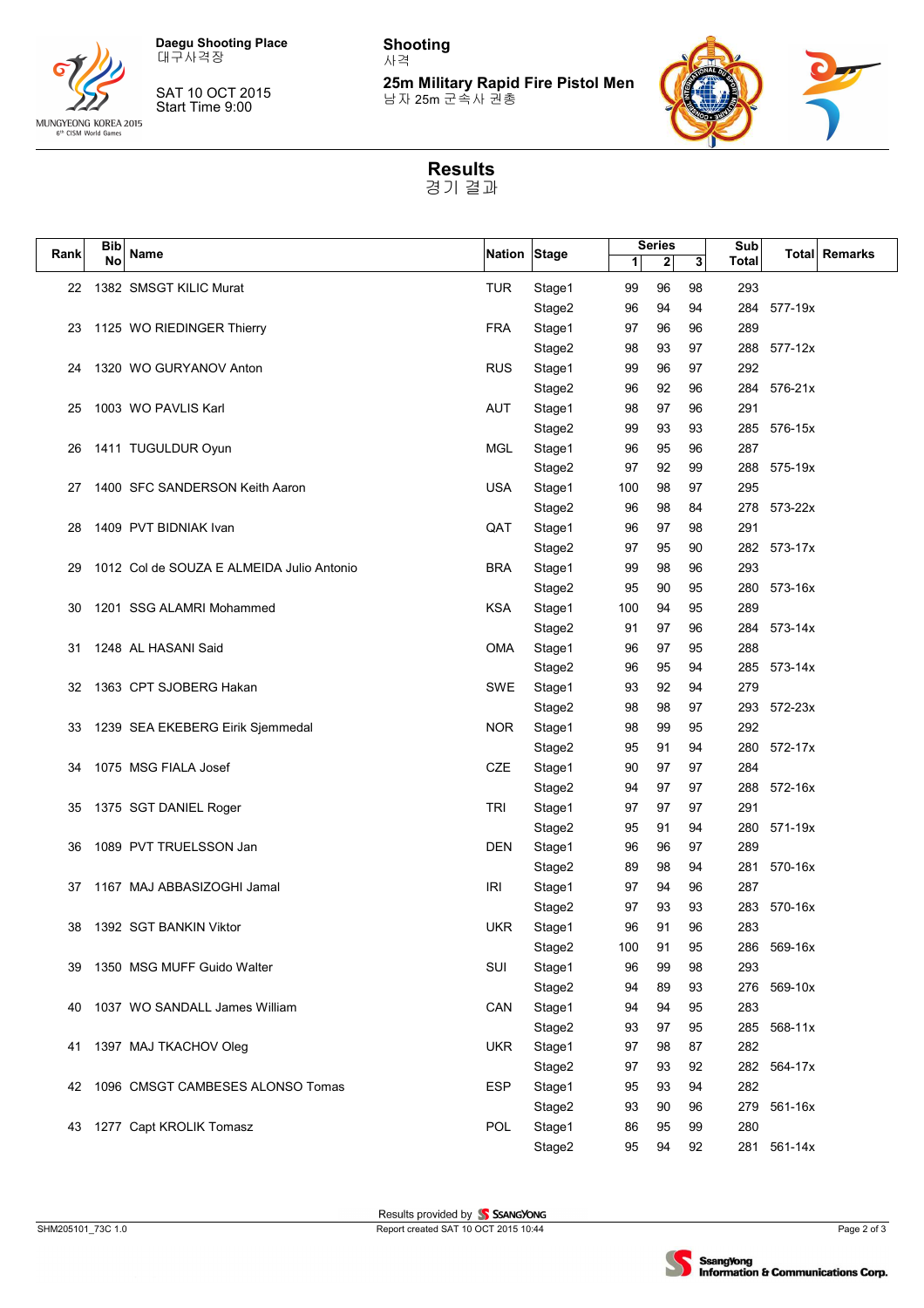

SAT 10 OCT 2015 Start Time 9:00

**Shooting** 사격

**25m Military Rapid Fire Pistol Men** 남자 25m 군속사 권총



**Results** 경기 결과

| Bib<br>Rank |           | Name                            |            | Nation Stage |    | <b>Series</b> |    | Sub          |           | Total Remarks |
|-------------|-----------|---------------------------------|------------|--------------|----|---------------|----|--------------|-----------|---------------|
|             | <b>No</b> |                                 |            |              |    |               |    | <b>Total</b> |           |               |
| 44          |           | 1104 MCPO PIROSCIA PENADO Dario | <b>ESP</b> | Stage1       | 96 | 94            | 92 | 282          |           |               |
|             |           |                                 |            | Stage2       | 94 | 90            | 94 | 278          | 560-14x   |               |
| 45          |           | 1342 WO MUDRINIC Sasa           | <b>SRB</b> | Stage1       | 67 | 94            | 97 | 258          |           |               |
|             |           |                                 |            | Stage2       | 96 | 92            | 93 | 281          | $539-11x$ |               |
|             |           | 1415 ALMEHAINI Bader            | <b>KUW</b> | Stage1       |    |               |    |              |           |               |
|             |           |                                 |            | Stage2       |    |               |    |              |           | <b>DNS</b>    |
|             |           |                                 |            |              |    |               |    |              |           |               |

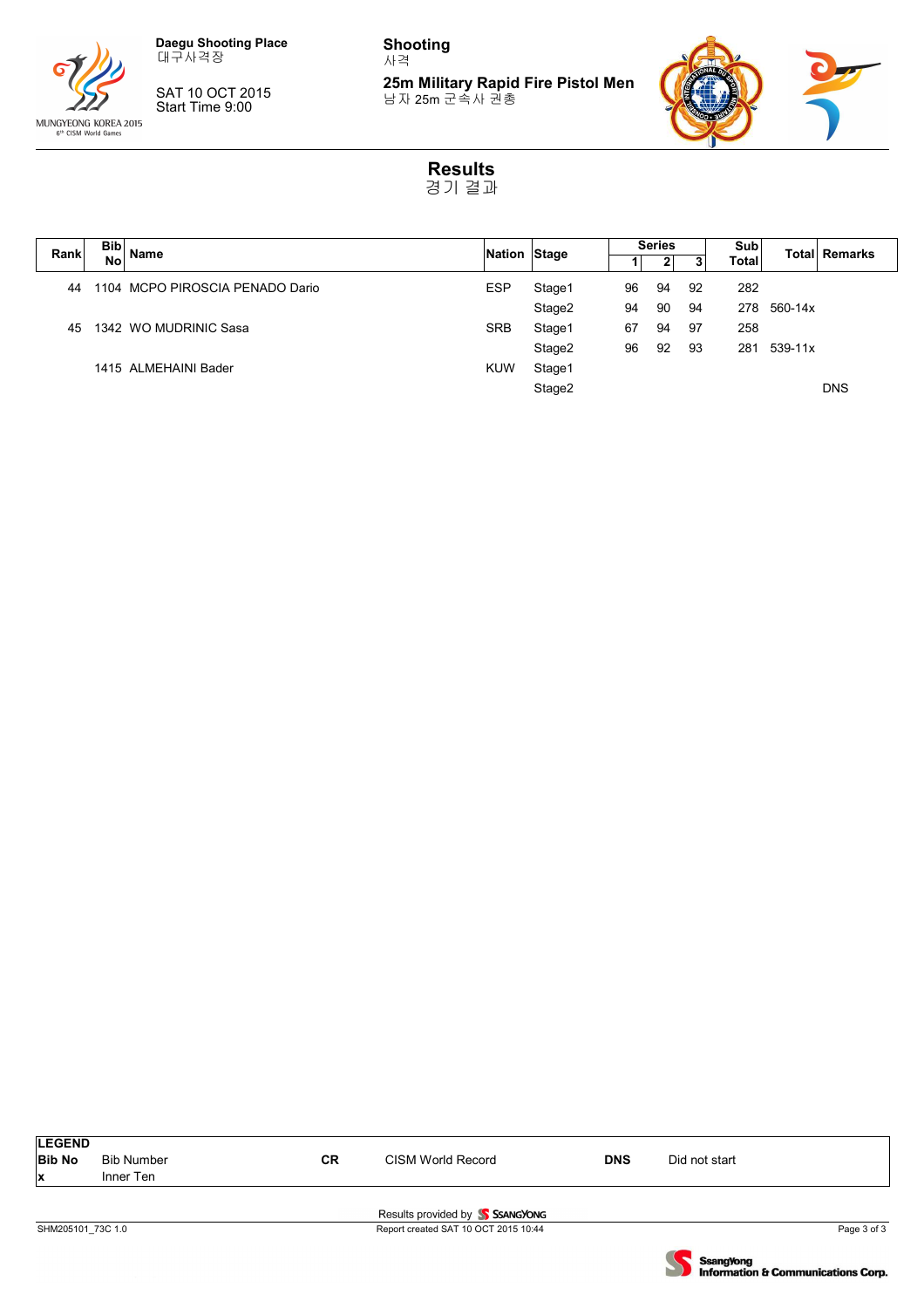

**Record**

FRI 9 OCT 2015 Start Time 8:30

**Shooting** 사격

**25m Military Rapid Fire Pistol Men - Team** 남자 25m 군속사 권총 단체



#### **Team Results**

| Rank           | Bib No Name |                                  | Position |     | <b>Series</b> |              | Sub          | <b>Total Remarks</b> |
|----------------|-------------|----------------------------------|----------|-----|---------------|--------------|--------------|----------------------|
|                |             |                                  |          | 1   | $\mathbf{2}$  | $\mathbf{3}$ | <b>Total</b> |                      |
| $\mathbf{1}$   |             | CHN - China                      | Stage1   | 295 | 295           | 296          | 886          |                      |
|                |             |                                  | Stage2   | 293 | 285           | 290          | 868          | 1754-76x             |
|                |             | 1059 MAJ XIE Zhenxiang           | Stage1   | 99  | 99            | 98           | 296          |                      |
|                |             |                                  | Stage2   | 99  | 97            | 98           | 294          | 590-29x              |
|                |             | 1054 COL JIN Yongde              | Stage1   | 99  | 99            | 99           | 297          |                      |
|                |             |                                  | Stage2   | 97  | 93            | 98           | 288          | 585-24x              |
|                |             | 1052 CPT GAO Zheng               | Stage1   | 97  | 97            | 99           | 293          |                      |
|                |             |                                  | Stage2   | 97  | 95            | 94           | 286          | 579-23x              |
| $\overline{2}$ |             | KOR - Korea, R.                  | Stage1   | 296 | 291           | 291          | 878          |                      |
|                |             |                                  | Stage2   | 286 | 285           | 289          | 860          | 1738-51x             |
|                |             | 1199 SSG SONG Jong Ho            | Stage1   | 100 | 96            | 99           | 295          |                      |
|                |             |                                  | Stage2   | 95  | 96            | 96           | 287          | 582-16x              |
|                |             | 1191 MSG KIM Jin II              | Stage1   | 98  | 96            | 95           | 289          |                      |
|                |             |                                  | Stage2   | 96  | 95            | 98           | 289          | 578-18x              |
|                |             | 1185 SGT CHOI Yong Hoo           | Stage1   | 98  | 99            | 97           | 294          |                      |
|                |             |                                  | Stage2   | 95  | 94            | 95           | 284          | 578-17x              |
| 3              |             | <b>UKR</b> - Ukraine             | Stage1   | 291 | 288           | 292          | 871          |                      |
|                |             |                                  | Stage2   | 290 | 286           | 285          | 861          | 1732-49x             |
|                |             | 1397 MAJ TKACHOV Oleg            | Stage1   | 96  | 96            | 99           | 291          |                      |
|                |             |                                  | Stage2   | 99  | 97            | 95           | 291          | 582-18x              |
|                |             | 1396 MAJ PETRIV Oleksandr        | Stage1   | 99  | 97            | 98           | 294          |                      |
|                |             |                                  | Stage2   | 97  | 94            | 92           | 283          | 577-16x              |
|                |             | 1392 SGT BANKIN Viktor           | Stage1   | 96  | 95            | 95           | 286          |                      |
|                |             |                                  | Stage2   | 94  | 95            | 98           | 287          | 573-15x              |
| 4              |             | RUS - Russia                     | Stage1   | 292 | 286           | 290          | 868          |                      |
|                |             |                                  | Stage2   | 289 | 288           | 283          | 860          | 1728-50x             |
|                |             | 1323 CPT KLIMOV Alexey           | Stage1   | 99  | 97            | 98           | 294          |                      |
|                |             |                                  | Stage2   | 98  | 97            | 97           | 292          | 586-23x              |
|                |             | 1320 WO GURYANOV Anton           | Stage1   | 97  | 94            | 96           | 287          |                      |
|                |             |                                  | Stage2   | 94  | 95            | 95           | 284          | 571-15x              |
|                |             | 1317 WO BRAYKO Dmitry            | Stage1   | 96  | 95            | 96           | 287          |                      |
|                |             |                                  | Stage2   | 97  | 96            | 91           | 284          | 571-12x              |
| 5              |             | NOR - Norway                     | Stage1   | 291 | 287           | 289          | 867          |                      |
|                |             |                                  | Stage2   | 278 | 292           | 290          | 860          | 1727-62x             |
|                |             | 1241 2LT HEMBRE Paal             | Stage1   | 99  | 97            | 99           | 295          |                      |
|                |             |                                  | Stage2   | 86  | 98            | 100          | 284          | 579-23x              |
|                |             | 1242 PVT HOVD Lasse              | Stage1   | 96  | 96            | 93           | 285          |                      |
|                |             |                                  | Stage2   | 95  | 98            | 96           | 289          | 574-21x              |
|                |             | 1239 SEA EKEBERG Eirik Sjemmedal | Stage1   | 96  | 94            | 97           | 287          |                      |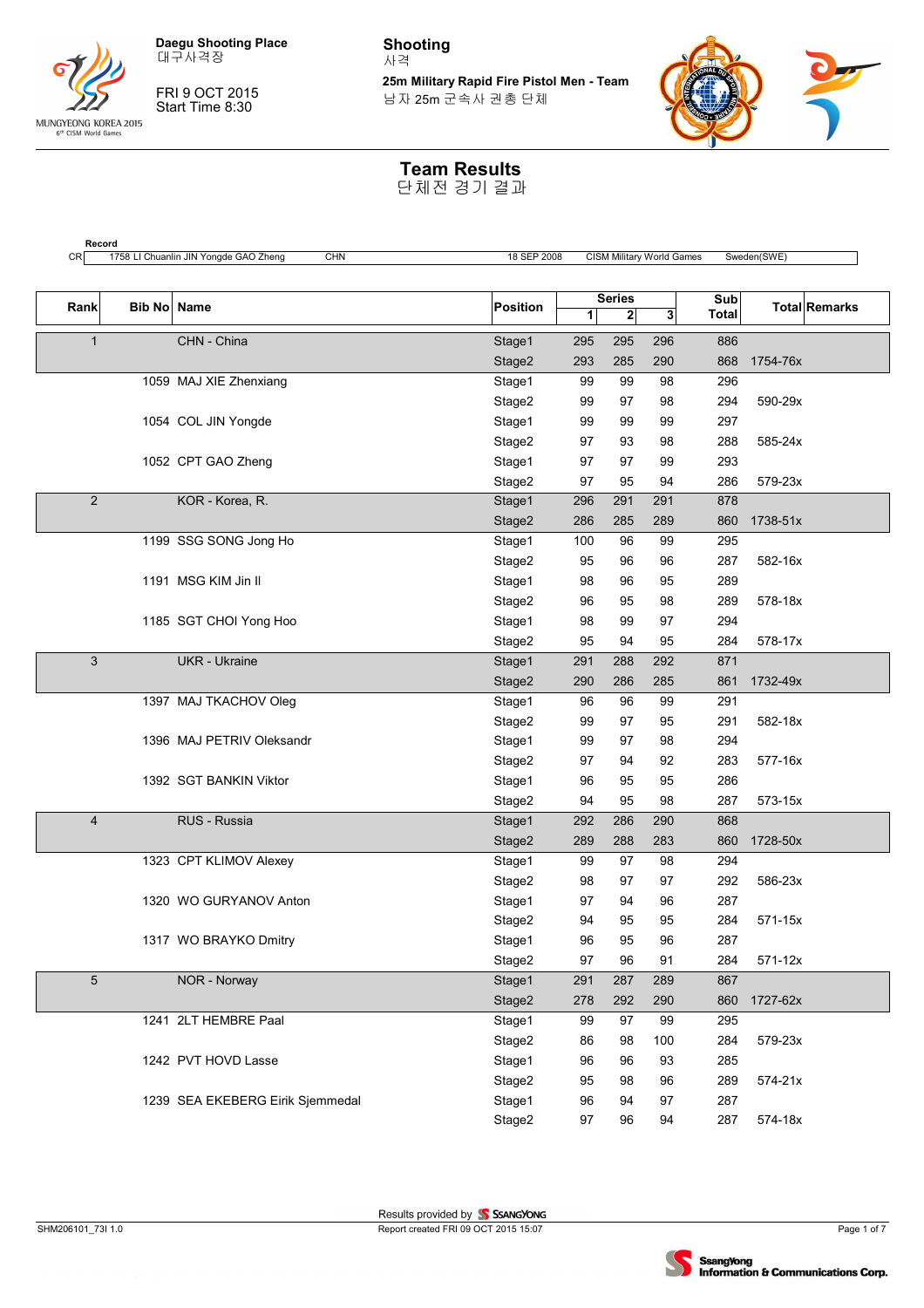



FRI 9 OCT 2015 Start Time 8:30

**Shooting** 사격

**25m Military Rapid Fire Pistol Men - Team** 남자 25m 군속사 권총 단체



### **Team Results**

| Rank            | <b>Bib No Name</b> |                                           | Position |     | <b>Series</b> |                | Sub          |          | <b>Total Remarks</b> |
|-----------------|--------------------|-------------------------------------------|----------|-----|---------------|----------------|--------------|----------|----------------------|
|                 |                    |                                           |          | 1   | $\mathbf{2}$  | 3 <sup>1</sup> | <b>Total</b> |          |                      |
| $6\phantom{1}6$ |                    | CZE - Czech Republic                      | Stage1   | 289 | 293           | 282            | 864          |          |                      |
|                 |                    |                                           | Stage2   | 292 | 279           | 287            | 858          | 1722-49x |                      |
|                 |                    | 1078 SFC TEHAN Tomas                      | Stage1   | 98  | 100           | 96             | 294          |          |                      |
|                 |                    |                                           | Stage2   | 98  | 96            | 94             | 288          | 582-16x  |                      |
|                 |                    | 1075 MSG FIALA Josef                      | Stage1   | 95  | 97            | 92             | 284          |          |                      |
|                 |                    |                                           | Stage2   | 97  | 96            | 96             | 289          | 573-16x  |                      |
|                 |                    | 1076 CPT SAFRANEK Pavel                   | Stage1   | 96  | 96            | 94             | 286          |          |                      |
|                 |                    |                                           | Stage2   | 97  | 87            | 97             | 281          | 567-17x  |                      |
| $\overline{7}$  |                    | <b>BRA - Brazil</b>                       | Stage1   | 291 | 293           | 286            | 870          |          |                      |
|                 |                    |                                           | Stage2   | 289 | 278           | 285            | 852          | 1722-49x |                      |
|                 |                    | 1015 LTC DUARTE Emerson                   | Stage1   | 98  | 97            | 97             | 292          |          |                      |
|                 |                    |                                           | Stage2   | 96  | 94            | 99             | 289          | 581-16x  |                      |
|                 |                    | 1012 Col de SOUZA E ALMEIDA Julio Antonio | Stage1   | 97  | 100           | 93             | 290          |          |                      |
|                 |                    |                                           | Stage2   | 97  | 93            | 94             | 284          | 574-17x  |                      |
|                 |                    | 1018 LTC IENGO BATISTA Jose Carlos        | Stage1   | 96  | 96            | 96             | 288          |          |                      |
|                 |                    |                                           | Stage2   | 96  | 91            | 92             | 279          | 567-16x  |                      |
| 8               |                    | SUI - Switzerland                         | Stage1   | 288 | 289           | 285            | 862          |          |                      |
|                 |                    |                                           | Stage2   | 290 | 286           | 279            | 855          | 1717-49x |                      |
|                 |                    | 1349 SGT LOETSCHER Sandro                 | Stage1   | 99  | 98            | 92             | 289          |          |                      |
|                 |                    |                                           | Stage2   | 96  | 98            | 95             | 289          | 578-16x  |                      |
|                 |                    | 1350 MSG MUFF Guido Walter                | Stage1   | 95  | 96            | 98             | 289          |          |                      |
|                 |                    |                                           | Stage2   | 96  | 93            | 93             | 282          | 571-16x  |                      |
|                 |                    | 1348 SGM GOETTI Hansruedi                 | Stage1   | 94  | 95            | 95             | 284          |          |                      |
|                 |                    |                                           | Stage2   | 98  | 95            | 91             | 284          | 568-17x  |                      |
| 9               |                    | AUT - Austria                             | Stage1   | 289 | 286           | 285            | 860          |          |                      |
|                 |                    |                                           | Stage2   | 287 | 283           | 284            | 854          | 1714-41x |                      |
|                 |                    | 1003 WO PAVLIS Karl                       | Stage1   | 99  | 95            | 97             | 291          |          |                      |
|                 |                    |                                           | Stage2   | 96  | 97            | 97             | 290          | 581-14x  |                      |
|                 |                    | 1001 COL AUPRICH Andreas                  | Stage1   | 94  | 96            | 96             | 286          |          |                      |
|                 |                    |                                           | Stage2   | 97  | 92            | 93             | 282          | 568-13x  |                      |
|                 |                    | 1002 Civlian KOELTRINGER Heinz            | Stage1   | 96  | 95            | 92             | 283          |          |                      |
|                 |                    |                                           | Stage2   | 94  | 94            | 94             | 282          | 565-14x  |                      |
| 10              |                    | <b>TUR - Turkey</b>                       | Stage1   | 289 | 291           | 291            | 871          |          |                      |
|                 |                    |                                           | Stage2   | 282 | 281           | 279            | 842          | 1713-49x |                      |
|                 |                    | 1384 SGM VARLIK Ozgur                     | Stage1   | 96  | 99            | 97             | 292          |          |                      |
|                 |                    |                                           | Stage2   | 95  | 94            | 95             | 284          | 576-16x  |                      |
|                 |                    | 1382 SMSGT KILIC Murat                    | Stage1   | 97  | 96            | 98             | 291          |          |                      |
|                 |                    |                                           | Stage2   | 90  | 95            | 95             | 280          | 571-18x  |                      |
|                 |                    | 1380 SGM DIKEC Yusuf                      | Stage1   | 96  | 96            | 96             | 288          |          |                      |
|                 |                    |                                           | Stage2   | 97  | 92            | 89             | 278          | 566-15x  |                      |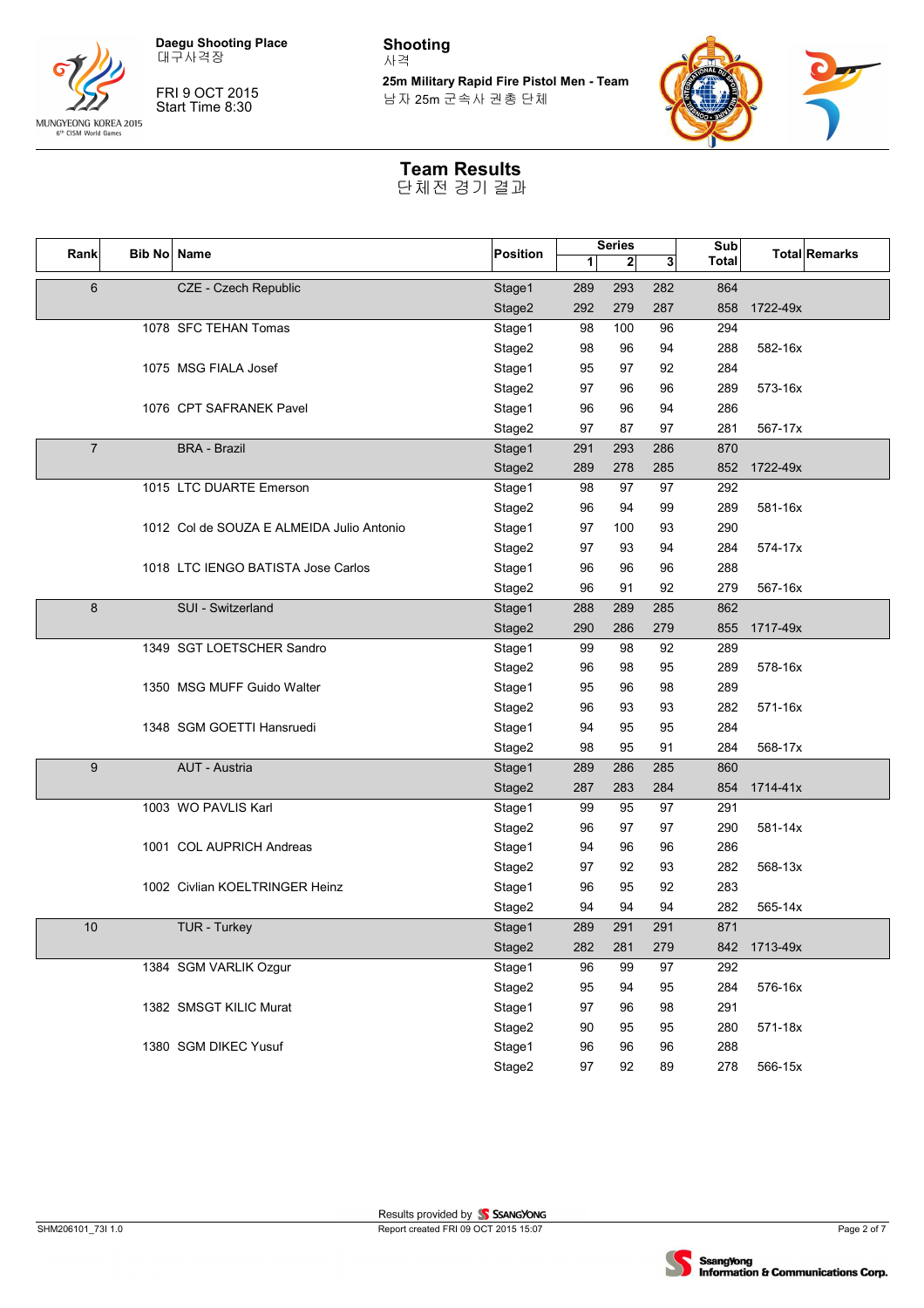



FRI 9 OCT 2015 Start Time 8:30

**Shooting** 사격

**25m Military Rapid Fire Pistol Men - Team** 남자 25m 군속사 권총 단체



### **Team Results**

| Rank | <b>Bib No Name</b> |                                  | Position |     | <b>Series</b> |                | Sub          |          | <b>Total Remarks</b> |
|------|--------------------|----------------------------------|----------|-----|---------------|----------------|--------------|----------|----------------------|
|      |                    |                                  |          | 1   | $\mathbf{2}$  | 3 <sup>1</sup> | <b>Total</b> |          |                      |
| 11   |                    | ESP - Spain                      | Stage1   | 288 | 285           | 287            | 860          |          |                      |
|      |                    |                                  | Stage2   | 290 | 278           | 281            | 849          | 1709-49x |                      |
|      |                    | 1096 CMSGT CAMBESES ALONSO Tomas | Stage1   | 95  | 96            | 95             | 286          |          |                      |
|      |                    |                                  | Stage2   | 97  | 91            | 98             | 286          | 572-21x  |                      |
|      |                    | 1104 MCPO PIROSCIA PENADO Dario  | Stage1   | 94  | 95            | 96             | 285          |          |                      |
|      |                    |                                  | Stage2   | 97  | 95            | 94             | 286          | 571-13x  |                      |
|      |                    | 1100 SGM GALLEGOS MENDEZ Julio   | Stage1   | 99  | 94            | 96             | 289          |          |                      |
|      |                    |                                  | Stage2   | 96  | 92            | 89             | 277          | 566-15x  |                      |
| 12   |                    | GER - Germany                    | Stage1   | 296 | 287           | 281            | 864          |          |                      |
|      |                    |                                  | Stage2   | 285 | 279           | 275            | 839          | 1703-48x |                      |
|      |                    | 1130 PFC GEIS Oliver             | Stage1   | 99  | 99            | 95             | 293          |          |                      |
|      |                    |                                  | Stage2   | 98  | 97            | 96             | 291          | 584-26x  |                      |
|      |                    | 1132 PFC HEISE Andreas           | Stage1   | 99  | 90            | 98             | 287          |          |                      |
|      |                    |                                  | Stage2   | 94  | 93            | 94             | 281          | 568-14x  |                      |
|      |                    | 1133 PFC HEISE Michael           | Stage1   | 98  | 98            | 88             | 284          |          |                      |
|      |                    |                                  | Stage2   | 93  | 89            | 85             | 267          | $551-8x$ |                      |
| 13   |                    | FIN - Finland                    | Stage1   | 285 | 291           | 281            | 857          |          |                      |
|      |                    |                                  | Stage2   | 284 | 283           | 278            | 845          | 1702-45x |                      |
|      |                    | 1120 LT TALVITIE Marko           | Stage1   | 96  | 97            | 96             | 289          |          |                      |
|      |                    |                                  | Stage2   | 97  | 97            | 96             | 290          | 579-20x  |                      |
|      |                    | 1113 CPT JAENTTI Jorma           | Stage1   | 98  | 97            | 93             | 288          |          |                      |
|      |                    |                                  | Stage2   | 93  | 92            | 91             | 276          | 564-14x  |                      |
|      |                    | 1114 WO JAHNSSON Kai             | Stage1   | 91  | 97            | 92             | 280          |          |                      |
|      |                    |                                  | Stage2   | 94  | 94            | 91             | 279          | 559-11x  |                      |
| 14   |                    | IND - India                      | Stage1   | 283 | 289           | 283            | 855          |          |                      |
|      |                    |                                  | Stage2   | 289 | 276           | 280            | 845          | 1700-50x |                      |
|      |                    | 1166 SEA YADAV Rajat Kumar       | Stage1   | 95  | 98            | 96             | 289          |          |                      |
|      |                    |                                  | Stage2   | 97  | 94            | 96             | 287          | 576-18x  |                      |
|      |                    | 1165 WO TAMANG Pemba             | Stage1   | 94  | 96            | 92             | 282          |          |                      |
|      |                    |                                  | Stage2   | 98  | 91            | 92             | 281          | 563-17x  |                      |
|      |                    | 1164 CPO SINGH Yogesh            | Stage1   | 94  | 95            | 95             | 284          |          |                      |
|      |                    |                                  | Stage2   | 94  | 91            | 92             | 277          | 561-15x  |                      |
| 15   |                    | MGL - Mongolia                   | Stage1   | 282 | 292           | 287            | 861          |          |                      |
|      |                    |                                  | Stage2   | 288 | 280           | 270            | 838          | 1699-41x |                      |
|      |                    | 1411 TUGULDUR Oyun               | Stage1   | 95  | 99            | 94             | 288          |          |                      |
|      |                    |                                  | Stage2   | 99  | 96            | 90             | 285          | 573-10x  |                      |
|      |                    | 1221 LTC LKHAGVA Undralbat       | Stage1   | 93  | 97            | 96             | 286          |          |                      |
|      |                    |                                  | Stage2   | 97  | 92            | 93             | 282          | 568-16x  |                      |
|      |                    | 1224 SGT SHIRGAL Buyanzaya       | Stage1   | 94  | 96            | 97             | 287          |          |                      |
|      |                    |                                  | Stage2   | 92  | 92            | 87             | 271          | 558-15x  |                      |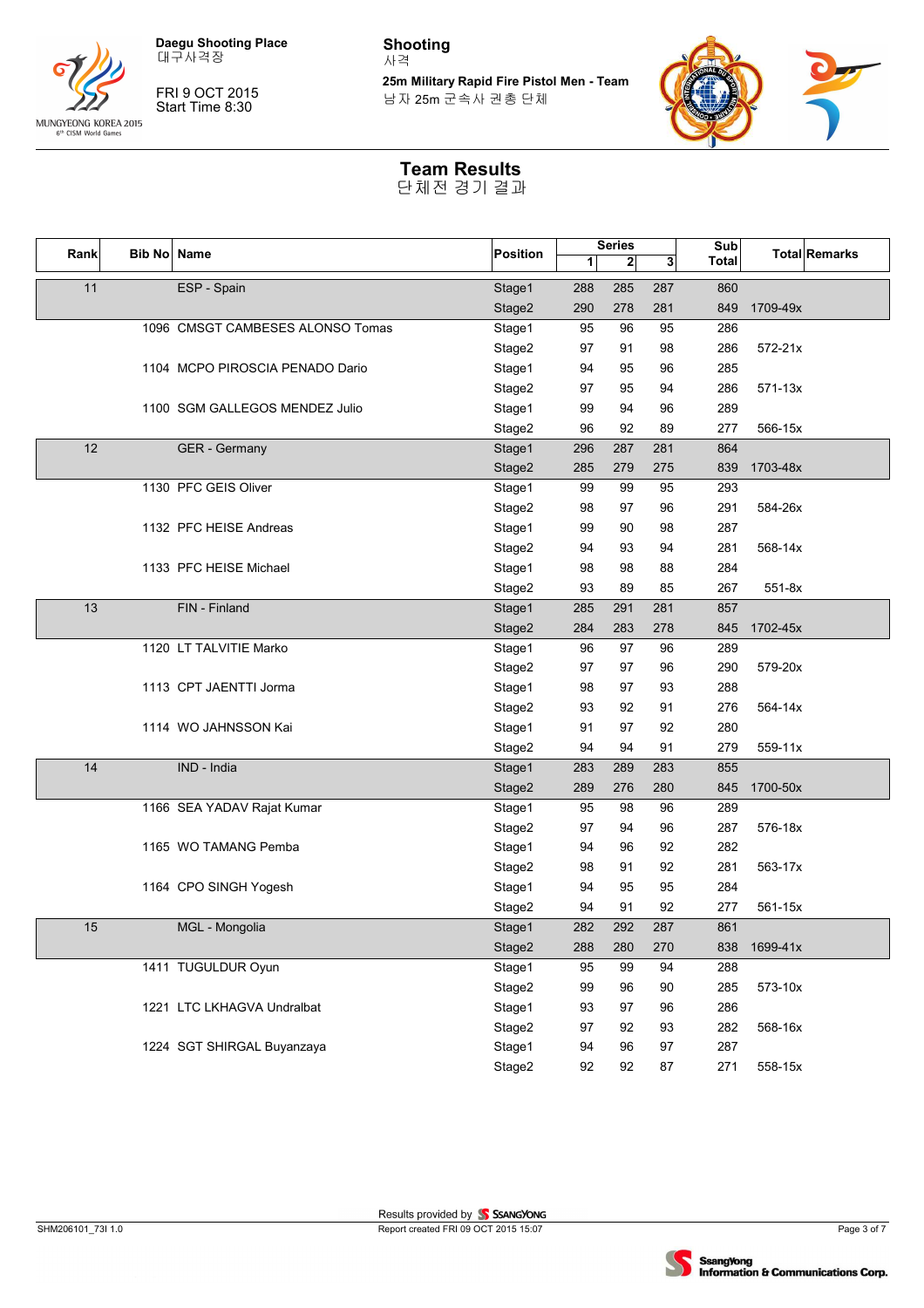

FRI 9 OCT 2015 Start Time 8:30

**Shooting** 사격

**25m Military Rapid Fire Pistol Men - Team** 남자 25m 군속사 권총 단체



### **Team Results**

| Rank | Bib No Name |                                        | Position |     | <b>Series</b> |     | Sub          |          | <b>Total Remarks</b> |
|------|-------------|----------------------------------------|----------|-----|---------------|-----|--------------|----------|----------------------|
|      |             |                                        |          | 1   | $\mathbf{2}$  | 3   | <b>Total</b> |          |                      |
| 16   |             | IRI - Iran                             | Stage1   | 290 | 286           | 280 | 856          |          |                      |
|      |             |                                        | Stage2   | 284 | 275           | 280 | 839          | 1695-37x |                      |
|      |             | 1167 MAJ ABBASIZOGHI Jamal             | Stage1   | 96  | 94            | 96  | 286          |          |                      |
|      |             |                                        | Stage2   | 92  | 93            | 95  | 280          | 566-11x  |                      |
|      |             | 1169 SGT BARKHORDARI Ebrahim           | Stage1   | 98  | 92            | 99  | 289          |          |                      |
|      |             |                                        | Stage2   | 95  | 91            | 91  | 277          | 566-11x  |                      |
|      |             | 1172 SGT TAHERIROUZBAHANI Mohammadreza | Stage1   | 96  | 100           | 85  | 281          |          |                      |
|      |             |                                        | Stage2   | 97  | 91            | 94  | 282          | 563-15x  |                      |
| 17   |             | <b>DEN - Denmark</b>                   | Stage1   | 284 | 281           | 277 | 842          |          |                      |
|      |             |                                        | Stage2   | 291 | 273           | 280 | 844          | 1686-36x |                      |
|      |             | 1089 PVT TRUELSSON Jan                 | Stage1   | 94  | 95            | 92  | 281          |          |                      |
|      |             |                                        | Stage2   | 96  | 97            | 97  | 290          | 571-16x  |                      |
|      |             | 1088 LT TRAP Thomas                    | Stage1   | 95  | 94            | 94  | 283          |          |                      |
|      |             |                                        | Stage2   | 98  | 90            | 97  | 285          | 568-9x   |                      |
|      |             | 1081 PVT GEJL Allan                    | Stage1   | 95  | 92            | 91  | 278          |          |                      |
|      |             |                                        | Stage2   | 97  | 86            | 86  | 269          | 547-11x  |                      |
| 18   |             | OMA - Oman                             | Stage1   | 280 | 289           | 282 | 851          |          |                      |
|      |             |                                        | Stage2   | 285 | 273           | 273 | 831          | 1682-36x |                      |
|      |             | 1248 AL HASANI Said                    | Stage1   | 93  | 96            | 95  | 284          |          |                      |
|      |             |                                        | Stage2   | 98  | 94            | 91  | 283          | 567-17x  |                      |
|      |             | 1255 AL KHATRI Hilal                   | Stage1   | 96  | 96            | 91  | 283          |          |                      |
|      |             |                                        | Stage2   | 92  | 89            | 94  | 275          | 558-9x   |                      |
|      |             | 1249 AL HASHMI Said                    | Stage1   | 91  | 97            | 96  | 284          |          |                      |
|      |             |                                        | Stage2   | 95  | 90            | 88  | 273          | 557-10x  |                      |
| 19   |             | KSA - Saudi Arabia                     | Stage1   | 271 | 284           | 282 | 837          |          |                      |
|      |             |                                        | Stage2   | 285 | 279           | 277 | 841          | 1678-41x |                      |
|      |             | 1201 SSG ALAMRI Mohammed               | Stage1   | 97  | 95            | 92  | 284          |          |                      |
|      |             |                                        | Stage2   | 97  | 98            | 93  | 288          | 572-15x  |                      |
|      |             | 1203 CPL ALDOSARI Safar                | Stage1   | 81  | 98            | 97  | 276          |          |                      |
|      |             |                                        | Stage2   | 96  | 91            | 92  | 279          | 555-14x  |                      |
|      |             | 1206 SGM ALSHAHRANI Saad               | Stage1   | 93  | 91            | 93  | 277          |          |                      |
|      |             |                                        | Stage2   | 92  | 90            | 92  | 274          | 551-12x  |                      |
| 20   |             | SWE - Sweden                           | Stage1   | 284 | 277           | 279 | 840          |          |                      |
|      |             |                                        | Stage2   | 282 | 281           | 269 | 832          | 1672-29x |                      |
|      |             | 1363 CPT SJOBERG Hakan                 | Stage1   | 92  | 96            | 90  | 278          |          |                      |
|      |             |                                        | Stage2   | 94  | 100           | 88  | 282          | 560-11x  |                      |
|      |             | 1354 MAJ FYRPIL Jonas                  | Stage1   | 98  | 93            | 93  | 284          |          |                      |
|      |             |                                        | Stage2   | 95  | 89            | 89  | 273          | 557-9x   |                      |
|      |             | 1355 LT GRANBOM Ted                    | Stage1   | 94  | 88            | 96  | 278          |          |                      |
|      |             |                                        | Stage2   | 93  | 92            | 92  | 277          | 555-9x   |                      |

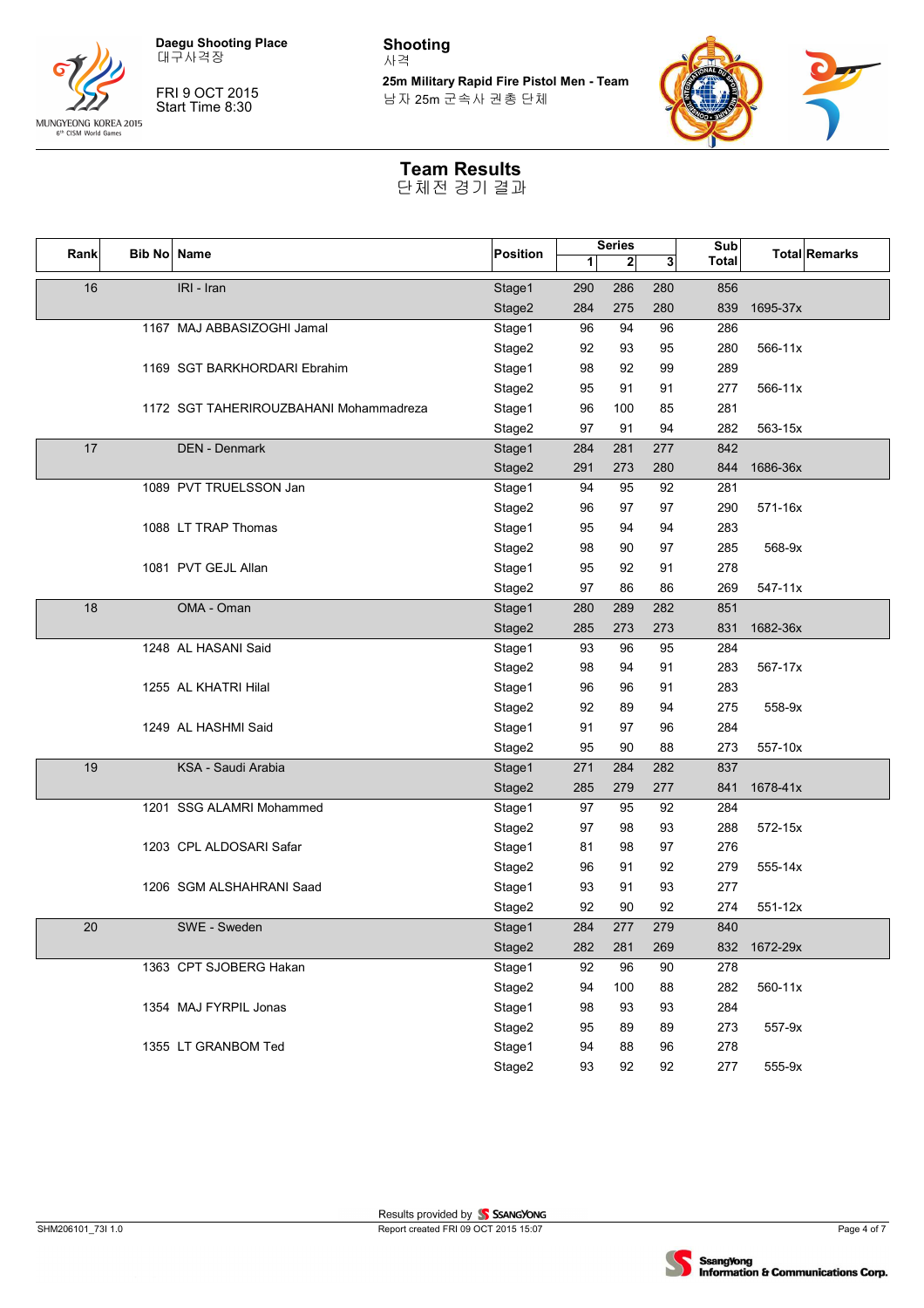



FRI 9 OCT 2015 Start Time 8:30

**Shooting** 사격

**25m Military Rapid Fire Pistol Men - Team** 남자 25m 군속사 권총 단체



### **Team Results**

| Rank | Bib No Name |                                       | Position |     | <b>Series</b> |     | Sub          |             | <b>Total Remarks</b> |
|------|-------------|---------------------------------------|----------|-----|---------------|-----|--------------|-------------|----------------------|
|      |             |                                       |          | 1   | $\mathbf{2}$  | 3   | <b>Total</b> |             |                      |
| 21   |             | <b>USA - United States of America</b> | Stage1   | 282 | 278           | 285 | 845          |             |                      |
|      |             |                                       | Stage2   | 283 | 273           | 266 | 822          | 1667-34x    |                      |
|      |             | 1400 SFC SANDERSON Keith Aaron        | Stage1   | 97  | 99            | 98  | 294          |             |                      |
|      |             |                                       | Stage2   | 98  | 95            | 98  | 291          | 585-21x     |                      |
|      |             | 1398 GYSGT CARLSON David Wayne        | Stage1   | 91  | 90            | 95  | 276          |             |                      |
|      |             |                                       | Stage2   | 88  | 88            | 91  | 267          | 543-6x      |                      |
|      |             | 1399 GYSGT LAWSON Michael A           | Stage1   | 94  | 89            | 92  | 275          |             |                      |
|      |             |                                       | Stage2   | 97  | 90            | 77  | 264          | 539-7x      |                      |
| 22   |             | KUW - Kuwait                          | Stage1   | 272 | 283           | 277 | 832          |             |                      |
|      |             |                                       | Stage2   | 273 | 262           | 270 | 805          | 1637-33x    |                      |
|      |             | 1415 ALMEHAINI Bader                  | Stage1   | 91  | 95            | 93  | 279          |             |                      |
|      |             |                                       | Stage2   | 94  | 88            | 96  | 278          | 557-14x     |                      |
|      |             | 1207 SFC AL ENEZI Salman              | Stage1   | 90  | 93            | 92  | 275          |             |                      |
|      |             |                                       | Stage2   | 92  | 91            | 87  | 270          | 545-8x      |                      |
|      |             | 1208 SGT ALSHEMMARI Talal             | Stage1   | 91  | 95            | 92  | 278          |             |                      |
|      |             |                                       | Stage2   | 87  | 83            | 87  | 257          | $535 - 11x$ |                      |
| 23   |             | PER - Peru                            | Stage1   | 261 | 272           | 281 | 814          |             |                      |
|      |             |                                       | Stage2   | 273 | 262           | 275 | 810          | 1624-22x    |                      |
|      |             | 1264 SRA ALTAMIRANO FARFAN Kevin Luis | Stage1   | 93  | 92            | 97  | 282          |             |                      |
|      |             |                                       | Stage2   | 92  | 89            | 90  | 271          | 553-8x      |                      |
|      |             | 1267 Col GALVEZ BOLUARTE Martin Ivan  | Stage1   | 91  | 94            | 90  | 275          |             |                      |
|      |             |                                       | Stage2   | 89  | 80            | 95  | 264          | 539-8x      |                      |
|      |             | 1268 LTC PRECIADO ROJAS Viktor Daniel | Stage1   | 77  | 86            | 94  | 257          |             |                      |
|      |             |                                       | Stage2   | 92  | 93            | 90  | 275          | 532-6x      |                      |
| 24   |             | TUN - Tunisia                         | Stage1   | 267 | 271           | 268 | 806          |             |                      |
|      |             |                                       | Stage2   | 277 | 264           | 273 | 814          | 1620-23x    |                      |
|      |             | 1377 CPL OTHMANI Alaa                 | Stage1   | 94  | 94            | 92  | 280          |             |                      |
|      |             |                                       | Stage2   | 93  | 89            | 94  | 276          | 556-12x     |                      |
|      |             | 1376 SGT AZIZI Seifeddine             | Stage1   | 87  | 87            | 90  | 264          |             |                      |
|      |             |                                       | Stage2   | 95  | 88            | 89  | 272          | 536-6x      |                      |
|      |             | 1378 SGT TRABELSI Raouf               | Stage1   | 86  | 90            | 86  | 262          |             |                      |
|      |             |                                       | Stage2   | 89  | 87            | 90  | 266          | 528-5x      |                      |
| 25   |             | IDN - Indonesia                       | Stage1   | 269 | 264           | 269 | 802          |             |                      |
|      |             |                                       | Stage2   | 276 | 269           | 260 | 805          | 1607-15x    |                      |
|      |             | 1152 2LT TRI MARTANTO Totok           | Stage1   | 91  | 89            | 91  | 271          |             |                      |
|      |             |                                       | Stage2   | 91  | 90            | 90  | 271          | 542-3x      |                      |
|      |             | 1145 CPT Iriantoni                    | Stage1   | 91  | 91            | 87  | 269          |             |                      |
|      |             |                                       | Stage2   | 93  | 92            | 86  | 271          | 540-6x      |                      |
|      |             | 1151 CMSGT SUDARNO Sudarno            | Stage1   | 87  | 84            | 91  | 262          |             |                      |
|      |             |                                       | Stage2   | 92  | 87            | 84  | 263          | 525-6x      |                      |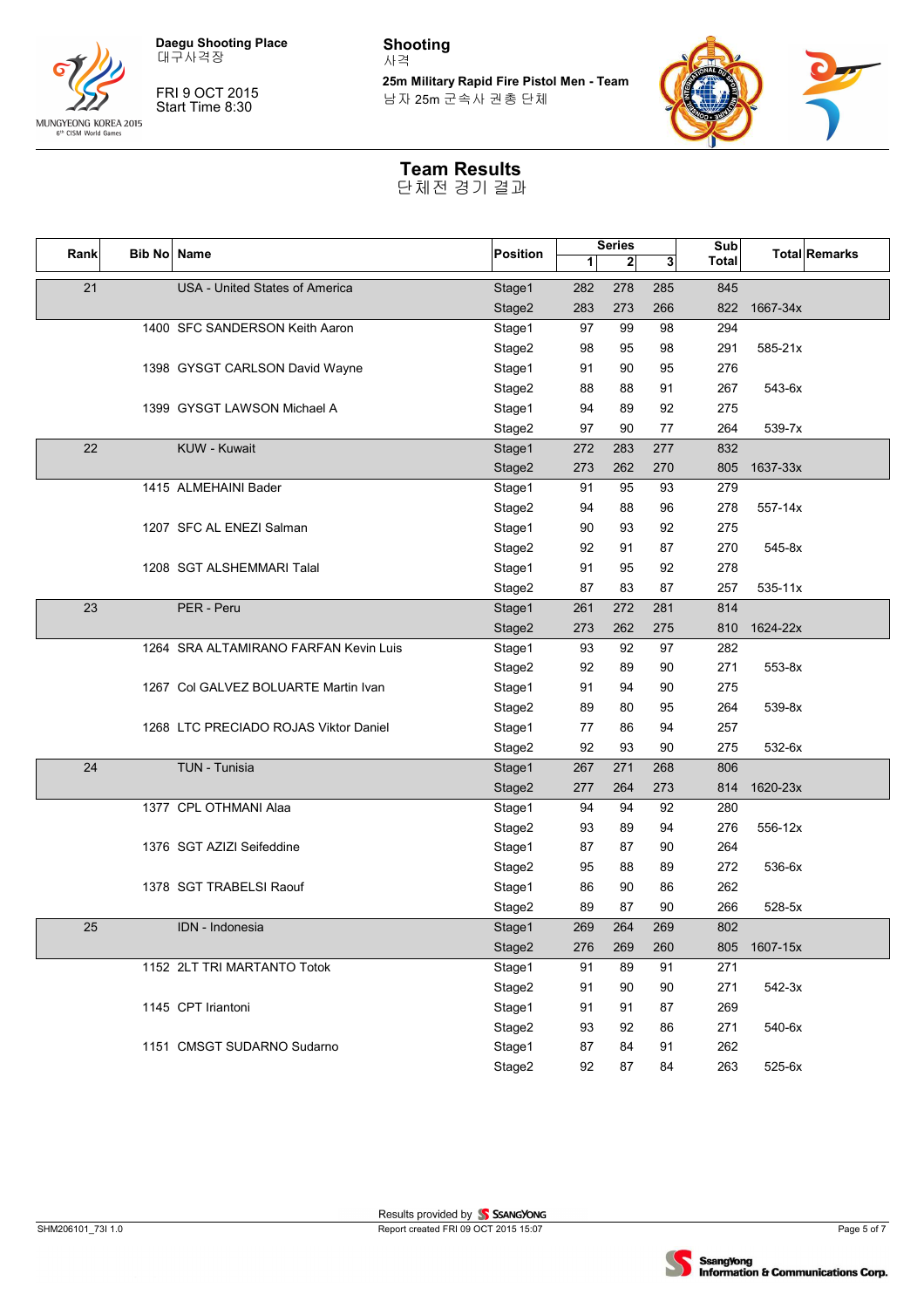



FRI 9 OCT 2015 Start Time 8:30

**Shooting** 사격

**25m Military Rapid Fire Pistol Men - Team** 남자 25m 군속사 권총 단체



### **Team Results**

| Rank | Bib No Name |                                   | Position |     | <b>Series</b> |     | Sub          |             | <b>Total Remarks</b> |
|------|-------------|-----------------------------------|----------|-----|---------------|-----|--------------|-------------|----------------------|
|      |             |                                   |          | 1   | $\mathbf{2}$  | 3   | <b>Total</b> |             |                      |
| 26   |             | <b>UAE - United Arab Emirates</b> | Stage1   | 279 | 253           | 271 | 803          |             |                      |
|      |             |                                   | Stage2   | 276 | 266           | 259 | 801          | 1604-18x    |                      |
|      |             | 1385 CPL ALHAMMADI Abdulla        | Stage1   | 95  | 91            | 92  | 278          |             |                      |
|      |             |                                   | Stage2   | 95  | 89            | 90  | 274          | 552-6x      |                      |
|      |             | 1387 CPL ALNUAIMI Sultan          | Stage1   | 91  | 85            | 90  | 266          |             |                      |
|      |             |                                   | Stage2   | 89  | 91            | 87  | 267          | 533-6x      |                      |
|      |             | 1390 SSG ALZAABI Jasem            | Stage1   | 93  | 77            | 89  | 259          |             |                      |
|      |             |                                   | Stage2   | 92  | 86            | 82  | 260          | 519-6x      |                      |
| 27   |             | NED - Netherlands                 | Stage1   | 273 | 280           | 271 | 824          |             |                      |
|      |             |                                   | Stage2   | 269 | 254           | 252 | 775          | 1599-29x    |                      |
|      |             | 1230 MAJ BROUWER de Gertjan       | Stage1   | 91  | 98            | 90  | 279          |             |                      |
|      |             |                                   | Stage2   | 88  | 92            | 92  | 272          | 551-9x      |                      |
|      |             | 1233 MAJ KLOK Ed                  | Stage1   | 94  | 92            | 90  | 276          |             |                      |
|      |             |                                   | Stage2   | 91  | 75            | 89  | 255          | $531 - 11x$ |                      |
|      |             | 1229 LT BASTERS Robert            | Stage1   | 88  | 90            | 91  | 269          |             |                      |
|      |             |                                   | Stage2   | 90  | 87            | 71  | 248          | 517-9x      |                      |
| 28   |             | RSA - South Africa                | Stage1   | 267 | 275           | 269 | 811          |             |                      |
|      |             |                                   | Stage2   | 262 | 257           | 264 | 783          | 1594-20x    |                      |
|      |             | 1313 TSGT van TONDER Daniel       | Stage1   | 95  | 95            | 91  | 281          |             |                      |
|      |             |                                   | Stage2   | 91  | 91            | 90  | 272          | 553-8x      |                      |
|      |             | 1311 WO HAVENGA Philip            | Stage1   | 86  | 91            | 94  | 271          |             |                      |
|      |             |                                   | Stage2   | 92  | 81            | 89  | 262          | 533-8x      |                      |
|      |             | 1312 LTC POTGIETER Everhardus     | Stage1   | 86  | 89            | 84  | 259          |             |                      |
|      |             |                                   | Stage2   | 79  | 85            | 85  | 249          | 508-4x      |                      |
| 29   |             | POL - Poland                      | Stage1   | 285 | 284           | 285 | 854          |             |                      |
|      |             |                                   | Stage2   | 206 | 194           | 185 | 576          | 1439-46x    |                      |
|      |             | 1274 PO2C DANILUK Piotr Janusz    | Stage1   | 96  | 96            | 100 | 292          |             |                      |
|      |             |                                   | Stage2   | 98  | 98            | 95  | 291          | 583-21x     |                      |
|      |             | 1277 Capt KROLIK Tomasz           | Stage1   | 96  | 99            | 91  | 286          |             |                      |
|      |             |                                   | Stage2   | 99  | 96            | 90  | 285          | 571-19x     |                      |
|      |             | 1280 SGT PODGORSKI Radoslaw       | Stage1   | 93  | 89            | 94  | 276          |             |                      |
|      |             |                                   | Stage2   | 9   |               |     |              | 285-6x DNF  |                      |
|      |             | FRA - France                      | Stage1   | 192 | 197           | 186 | 575          |             |                      |
|      |             |                                   | Stage2   | 190 | 195           | 194 | 579          | 1154-33x    |                      |
|      |             | 1125 WO RIEDINGER Thierry         | Stage1   | 99  | 98            | 97  | 294          |             |                      |
|      |             |                                   | Stage2   | 95  | 99            | 98  | 292          | 586-16x     |                      |
|      |             | 1127 SFC VALTS Julien             | Stage1   | 93  | 99            | 89  | 281          |             |                      |
|      |             |                                   | Stage2   | 95  | 96            | 96  | 287          | 568-17x     |                      |
|      |             | 1122 SFC DAUMAL Fabrice           | Stage1   |     |               |     |              |             |                      |
|      |             |                                   | Stage2   |     |               |     |              |             | <b>DSQ</b>           |